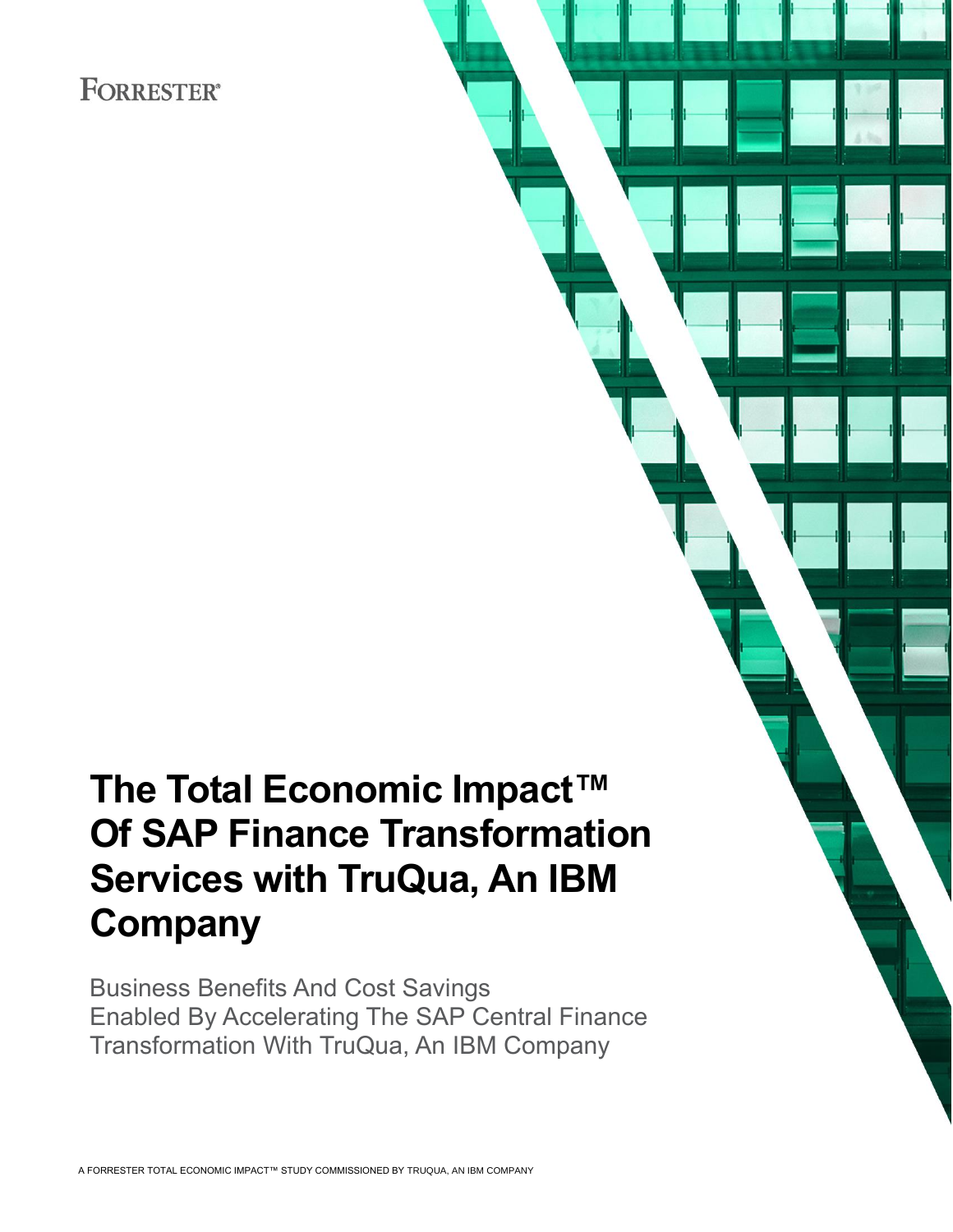## **Table Of Contents**

| The TruQua SAP Finance Transformation                                                         |
|-----------------------------------------------------------------------------------------------|
|                                                                                               |
|                                                                                               |
|                                                                                               |
|                                                                                               |
|                                                                                               |
| Accelerated Path To Central Finance (Avoided                                                  |
| <b>Business Benefits From Central Finance</b><br>(Accelerated Revenue From Faster Acquisition |
|                                                                                               |
|                                                                                               |
|                                                                                               |
|                                                                                               |
|                                                                                               |
|                                                                                               |
| Total Internal Implementation Effort  18                                                      |
|                                                                                               |
| Appendix A: Total Economic Impact 21                                                          |
|                                                                                               |

*Consulting Team: Richard Cavallaro Sam Sexton*



### ABOUT FORRESTER CONSULTING

Forrester Consulting provides independent and objective research-based consulting to help leaders succeed in their organizations. For more information, visit forrester.com/consulting.

© Forrester Research, Inc. All rights reserved. Unauthorized reproduction is strictly prohibited. Information is based on the best available resources. Opinions reflect judgment at the time and are subject to change. Forrester®, Technographics®, Forrester Wave, RoleView, TechRadar, and Total Economic Impact are trademarks of Forrester Research, Inc. All other trademarks are the property of their respective companies.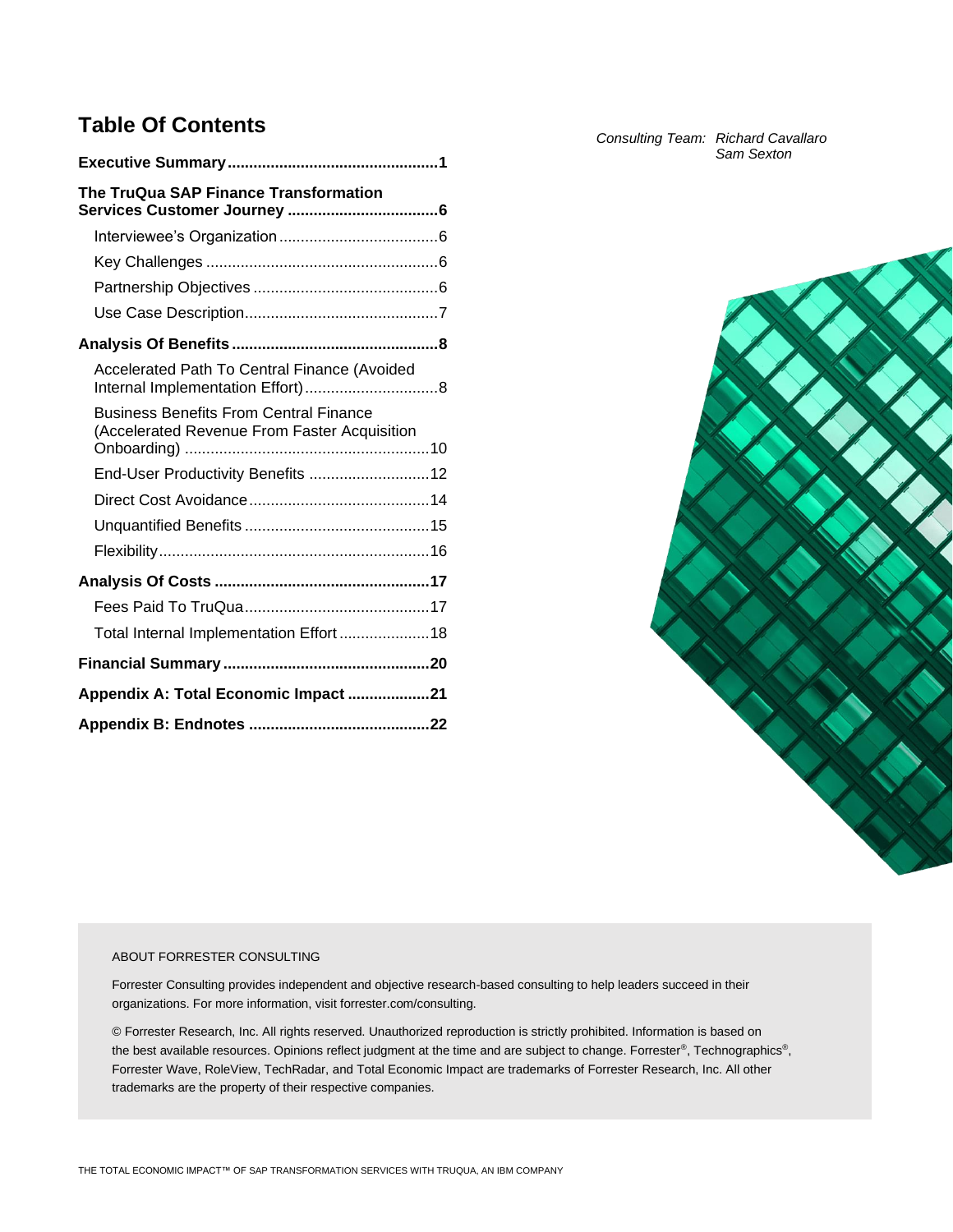## **Executive Summary**

Having a partnership with TruQua's SAP finance transformation services can greatly accelerate an organization's time-to-market for business benefits associated with a central finance transformation while magnifying business impact through TruQua's proven implementation experience, technical expertise, and tailored alignment to their customers' objectives and timeframes.

Services partners play a critical role in technology modernization — from business, design, and change management to providing technology advice and expertise and reliable and cost-effective management of the tech stack. Forrester research shows that the speed, best practices, and perspective that services partners bring are key benefits. 1

Top-tier SAP service providers have broad expertise across the SAP portfolio. Many also have unique codevelopment relationships with SAP for the products that are most relevant to digital transformation.

The success of an SAP implementation is never solely determined by the implementation or by technical barometers of success. Organizations must evaluate their partners' abilities to see around the corner, manage and lead change, deliver agile and design-led ways of working, and bring consistent benches of great talent.<sup>2</sup>

[TruQua,](https://www.truqua.com/) An IBM Company is a leading system integrator for SAP Central Finance that has managed hundreds of SAP transformations for some of the world's largest brands. IBM and TruQua commissioned Forrester Consulting to conduct a Total Economic Impact™ (TEI) study and examine the potential return on investment (ROI) enterprises may realize by partnering with TruQua for their SAP Central Finance journeys. <sup>3</sup> The purpose of this study is to provide readers with a framework to evaluate the potential financial impact of TruQua's SAP transformation services and how it can accelerate the central finance journeys for their organizations.



To better understand the benefits, costs, and risks associated with this investment, Forrester interviewed the decision-maker of an organization that has partnered with TruQua for its SAP Central Finance transformation journey. Forrester used this experience to project a three-year financial analysis.

Prior to working with TruQua to migrate to SAP Central Finance, the interviewee's organization grew significantly through acquisitions and experienced symptoms related to using 10 different enterprise resource planning (ERP) solutions across 18 legal entities within finance. Staff at every role and level was burdened by manual data gathering and related delays, while key business decisions were made with stale data.

After partnering with TruQua, the interviewee's organization accelerated the benefits of Central Finance to give staff and decision-makers real-time visibility into key financial data. Working with TruQua significantly alleviated the burden on staff to successfully carry out the transformation internally, while TruQua's expertise and guidance guaranteed a superior implementation.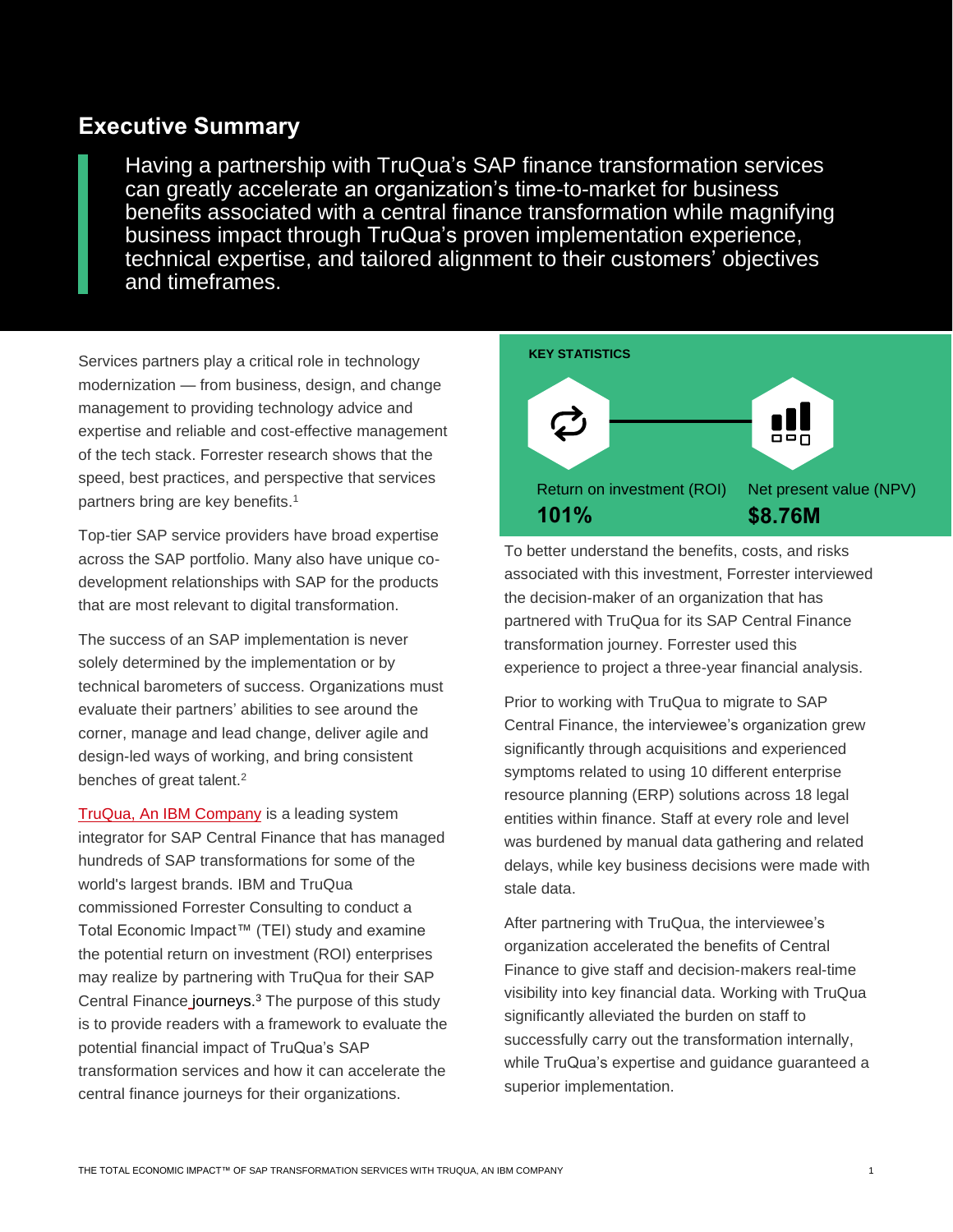• **"TruQua has people who helped build the SAP**  • **Central Finance product and who are writing**  some of the books around Central Finance that • **people are buying today. I dare any company to say they can replicate that. It's impossible."**

— Vice president of global business services, photonic innovation

### **KEY FINDINGS**

**Quantified benefits.** Risk-adjusted present value (PV) quantified benefits include:

- **An accelerated path to central finance worth nearly \$8 million in avoided internal labor and reskilling costs.** The interviewee estimated that the internal personnel effort their organization would have required to undergo a centralized finance transformation without TruQua as a partner would have been substantial. The interviewee acknowledged that even if their organization had the personnel available for this required level of effort, the skills gap between these resources and TruQua's personnel is considerable and would have led to a slower overall transformation, extra personnel effort and rework, and required reskilling or upskilling. The interviewee told Forrester that the level of success their organization had achieved with their centralized finance transformation simply would not have been possible without a TruQua partnership.
- **Business-impact benefits of \$3.5 million in faster revenue recognition through faster acquisition onboarding.** While the business impact of a centralized finance transformation will

vary greatly among organizations, the interviewee said their organization was able to onboard newly acquired organizations and entities one month sooner resulting from its centralized finance platform. This led to faster and more frictionless integrations between organizations, which affects revenue and other KPIs.

- **End-user productivity benefits of nearly \$4 million.** By greatly improving the level of visibility into financial information with a centralized finance transformation led by TruQua, the interviewee's company saw productivity benefits for several categories of employees across finance, purchasing, and other areas. With improved visibility, employees spent less time on unproductive finance-related searches and were able to accomplish more meaningful work. Furthermore, improvements to visibility opened the organization to process improvement options that were once impossible, further improving productivity and decision-making at several levels of the company.
- **Direct cost savings of more than \$2 million.** By working with TruQua to improve the speed to market for an SAP S4HANA central finance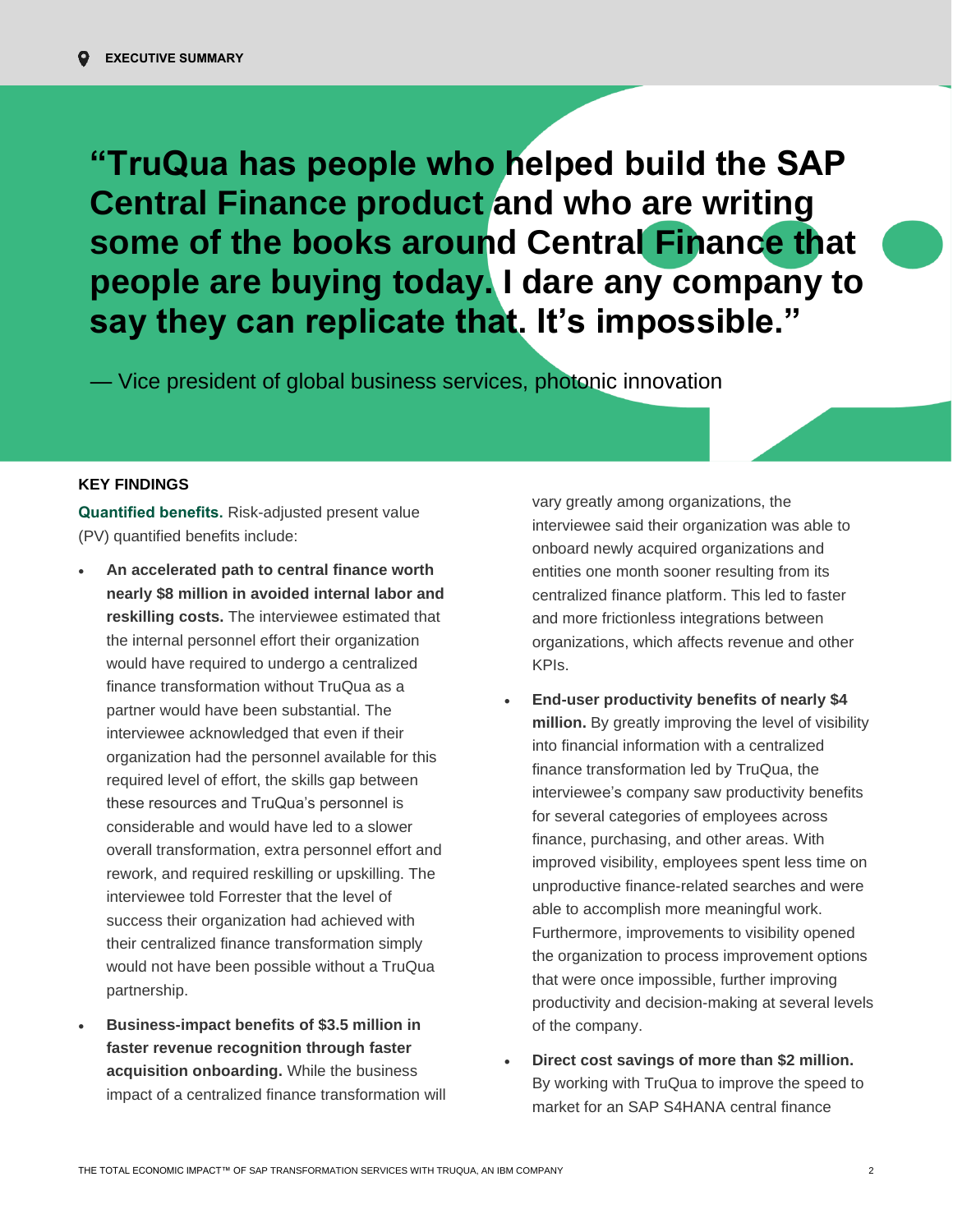solution, the interviewee's organization increased the speed with which it could retire legacy platforms, related infrastructure, and future upgrades. The organization also avoids costs in the form of third-party consulting fees that were previously used to fill in capability gaps resulting from fragmented finance capabilities.

**Unquantified benefits.** Benefits that are not quantified for this study include:

- **Making more informed business decisions with real-time visibility.** The value of centralized finance goes much further than the ways in which it's quantified for this study. The interviewee said several levels of decision-making within their organization are now informed by real-time financial information, rather than weeks old information.
- **Access to expertise and experience.** TruQua's personnel possess expertise resulting from decades of experience working through complex, multisolution transformations for large organizations as well as experience working at top technology vendors themselves. The interviewee told Forrester that the level of expertise that TruQua experts possess from working with clients that are larger and more complex than their own company solidified decision-maker confidence in partnering with TruQua.

interviewee's company accelerated a transformation that led to a global single-pane-ofglass, real-time view into financial information across the organization.

**Costs.** Risk-adjusted PV costs include:

- **Fees paid to TruQua.** The interviewee's organization paid consulting fees on an initial and ongoing basis for the services of TruQua during the course of its multiyear transformation effort.
- **Internal implementation effort.** As with any major transformational effort, the interviewee's organization dedicated many FTE resources to support the endeavor at least in a partial capacity.

The interview and financial analysis found that the decision-maker's organization experiences benefits of \$17.40 million over three years versus costs of \$8.65 million, adding up to a net present value (NPV) of \$8.75 million and an ROI of 101%.

**truly a platform where all of our [financial] data ic** intorconnected<sup>'</sup> is interconnected." **"Data in our finance organization used to be a bit of a black box. Working with TruQua, we now have end-to-end visibility in finance. It's** 

The Total Economic impact  $\mathbb{R}^n$  transformation services with true services with true services  $\mathbb{R}^n$ 

— Vice president of global business services, photonic innovation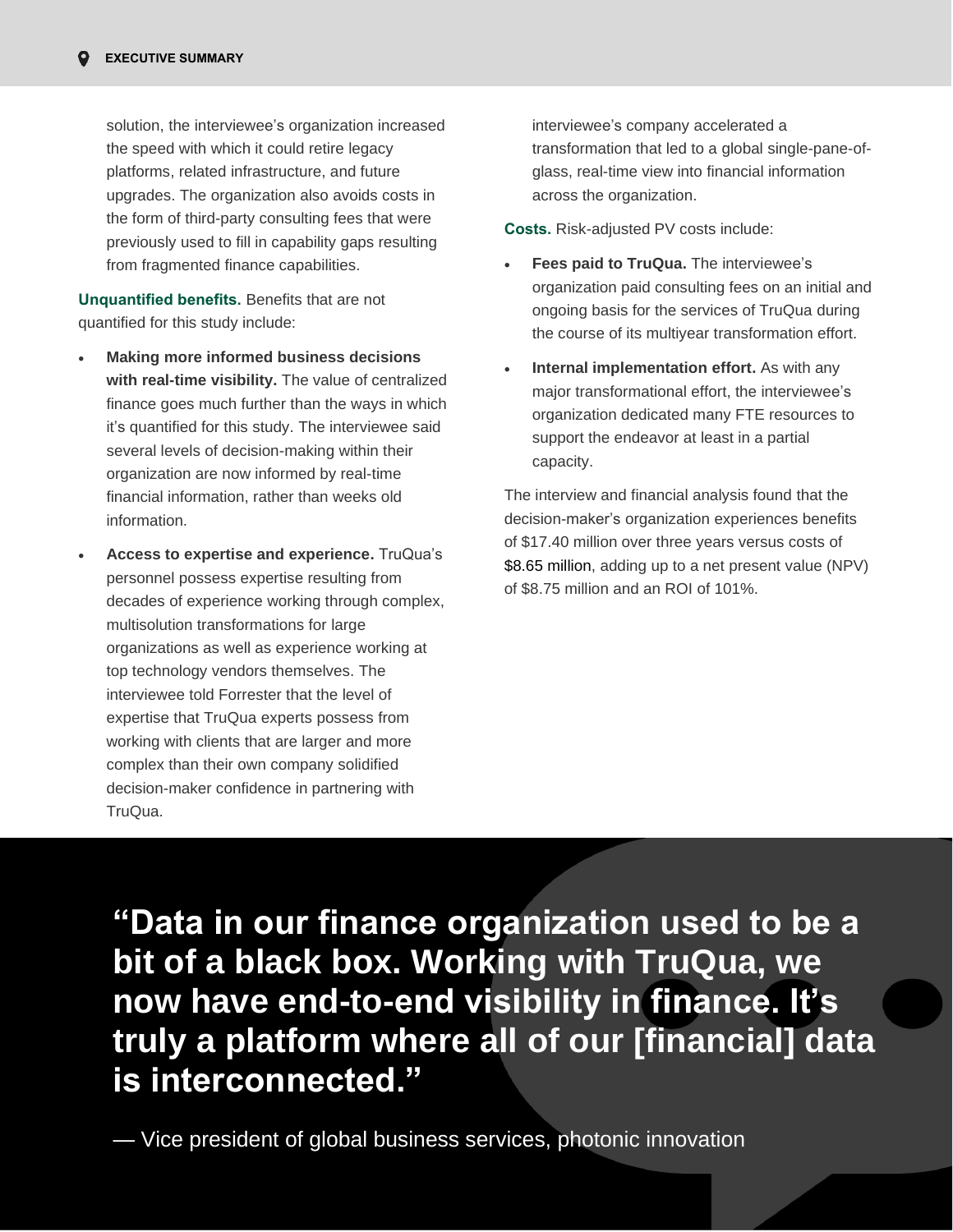

### \$7.7M \$3.5M \$4.0M Accelerated path to central finance (avoided internal implementation effort) Business Benefits From Central Finance (accelerated revenue from faster acquisition onboarding) End-user productivity benefits **Benefits (Three-Year)**

\$2.2M

Direct cost avoidance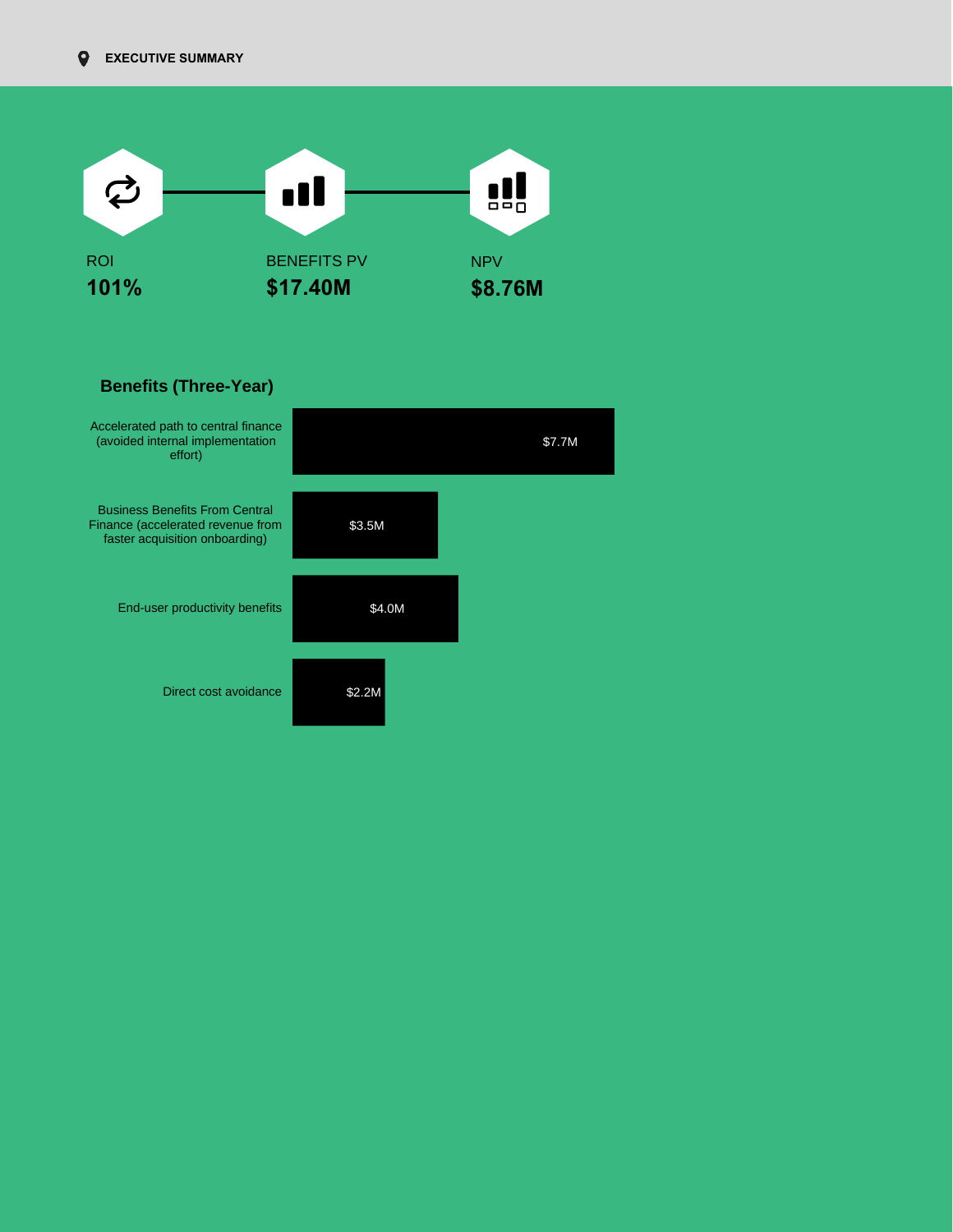### **TEI FRAMEWORK AND METHODOLOGY**

From the information provided in the interviews, Forrester constructed a Total Economic Impact™ framework for those organizations considering an investment in TruQua's SAP transformation services.

The objective of the framework is to identify the cost, benefit, flexibility, and risk factors that affect the investment decision. Forrester took a multistep approach to evaluate the impact that TruQua's SAP transformation services can have on an organization.

### **DISCLOSURES**

Readers should be aware of the following:

This study is commissioned by IBM and TruQua and delivered by Forrester Consulting. It is not meant to be used as a competitive analysis.

Forrester makes no assumptions as to the potential ROI that other organizations will receive. Forrester strongly advises that readers use their own estimates within the framework provided in the study to determine the appropriateness of an investment in TruQua's SAP transformation services.

TruQua reviewed and provided feedback to Forrester, but Forrester maintains editorial control over the study and its findings and does not accept changes to the study that contradict Forrester's findings or obscure the meaning of the study.

TruQua provided the interviewee's name but did not participate in the interview.

### **DUE DILIGENCE**

Interviewed TruQua and IBM stakeholders and Forrester analysts to gather data relative to the TruQua-led centralized finance transformation.



### **DECISION-MAKER INTERVIEW**

Interviewed the decision-maker of an organization using TruQua's SAP transformation services to obtain data with respect to costs, benefits, and risks.



### **FINANCIAL MODEL FRAMEWORK**

Constructed a financial model representative of the interview using the TEI methodology and risk-adjusted the financial model based on issues and concerns of the decision-maker.



#### **CASE STUDY**

Employed four fundamental elements of TEI in modeling the investment impact: benefits, costs, flexibility, and risks. Given the increasing sophistication of ROI analyses related to IT investments, Forrester's TEI methodology provides a complete picture of the total economic impact of purchase decisions. Please see Appendix A for additional information on the TEI methodology.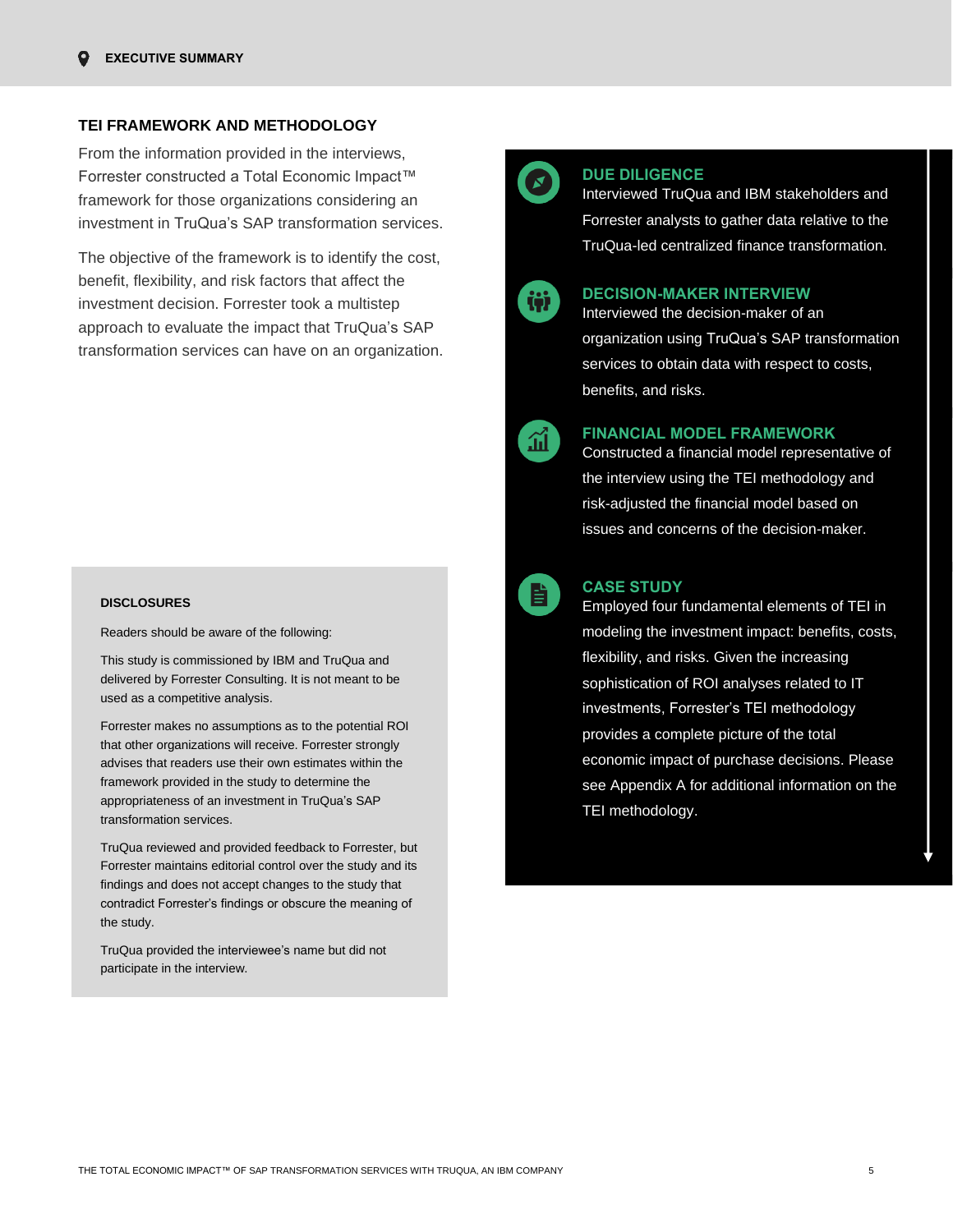## **The TruQua SAP Finance Transformation Services Customer Journey**

Drivers leading to the TruQua partnership

### **INTERVIEWEE'S ORGANIZATION**

Forrester interviewed the vice president of global business services of an organization using TruQua's SAP transformation services. Their organization has the following characteristics:

- Global, organization in the photonic innovation industry.
- Annual revenue of more than \$1 billion.
- Grown significantly through acquisitions.
- More than 6,500 employees.

### **KEY CHALLENGES**

The interviewee noted how their organization struggled with common challenges, including:

- **Technical challenges related to maintaining 10 different ERP source systems across 18 legal entities.** Having grown through acquisitions, the interviewee's company was using and supporting several ERP solutions from several different vendors for financial information and processes across the organization. In additional to business inefficiencies, the cost and platform risk of maintaining this collection of solutions was mounting.
- **Business and process symptoms related to scattered financial systems and information.** Given the level of fragmentation across its platforms, using a single-pane-of-glass view into key financial information was impossible. This inherently undermined key business decisionmaking at every level because it was almost always informed by stale data. The interviewee said, "There were critical structural and operational processes that we didn't and couldn't have in place because of the multitude of systems [across my organization]."
- **A personnel skills and capacity gap.** The interviewee told Forrester that even if their organization could muster FTE resources available to dedicate to a major centralized finance transformation effort, the level of expertise related to SAP, other technology partners, and successful implementation was inherently limited. The organization would have required external hires or significant reskilling and training efforts at a minimum.
- **Mandatory inefficiencies in the day-to-day responsibilities of finance staff.** Finance staff members were often assigned inefficient data collection tasks to compile reports for stakeholders relying on this often-stale information for key business decision-making. This limited the amount of meaningful work (e.g., invoice processing) that these resources could accomplish and forced the organization to overhire or rely on third-party services to meet peak demand.

**"Many of our finance staff [members] were spending 80% of their time on work that didn't add any value. We really wanted to flip that."**

*Vice president of global business services, photonic innovation*

### **PARTNERSHIP OBJECTIVES**

The interviewee's organization searched for a partner that could:

• Deliver expertise and experience gathered from decades of conducting similarly complex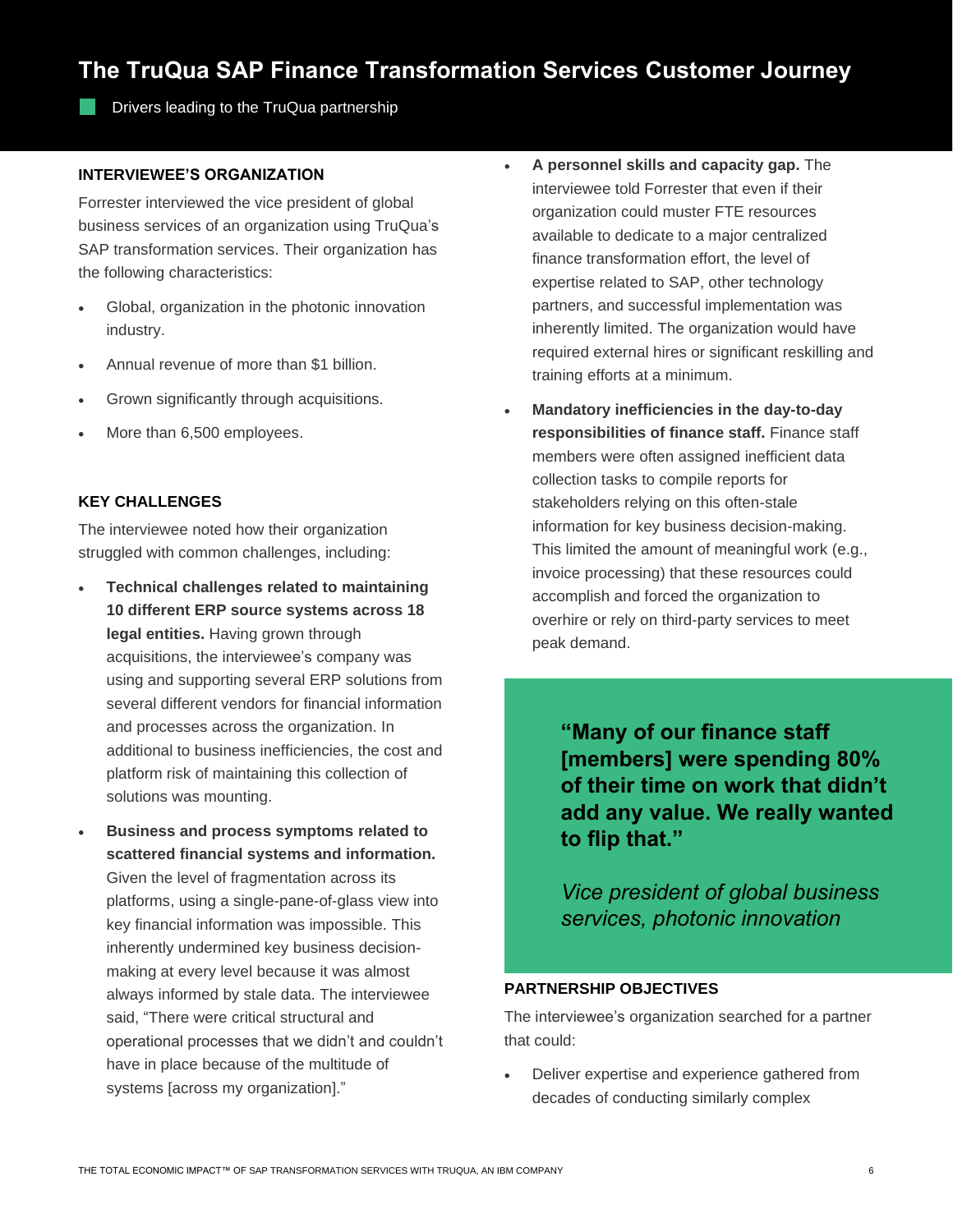transformations at some of the world's largest organizations.

- Provide a multiyear transformation approach that staggered the rollout of the new platforms, solutions, and processes across regions.
- Deliver workshopping and training for internal stakeholders to ascend the learning curve related to the SAP-based centralized finance solution.

With TruQua as a finance transformation partner, the interviewee's organization:

- Consolidated 10 different ERP platforms and 18 legal entities and harmonized financial master data on an integrated Central Finance solution consisting of SAP S4HANA finance and other solutions from several vendors.
- Centralized several key financial processes, including:
	- Accounts receivable.
	- Accounts payable.
	- Cash, credit, and revenue management.
	- Reporting and analytics.
	- Closing process.

### **USE CASE DESCRIPTION**

This report is based on the past and current experiences of one organization using TruQua SAP transformation services.

Forrester has modeled benefits and costs for this organization during a three-years period based on interviews with the vice president of global business services at the organization and other TruQua stakeholders.

The quantified benefits represent the experiences of the interviewee's organization. These results may vary among organizations based on their financial solutions, processes, and level of experience, as well as their industries and business circumstances. The

objective of the quantified benefits is to highlight the accomplishments of the interviewee's organization while giving the reader insights into ways in which their organization may benefit and measure success from a transformation and partnership with TruQua.

### **Key deployment details**

- **Consolidates 10 financial source systems onto SAP Central Finance solution**
- **Has a 3+ year, multi-phase transformation engagement with TruQua**
- **Implements SAP S4HANA and several other solutions**
- **Centralizes major financial processes**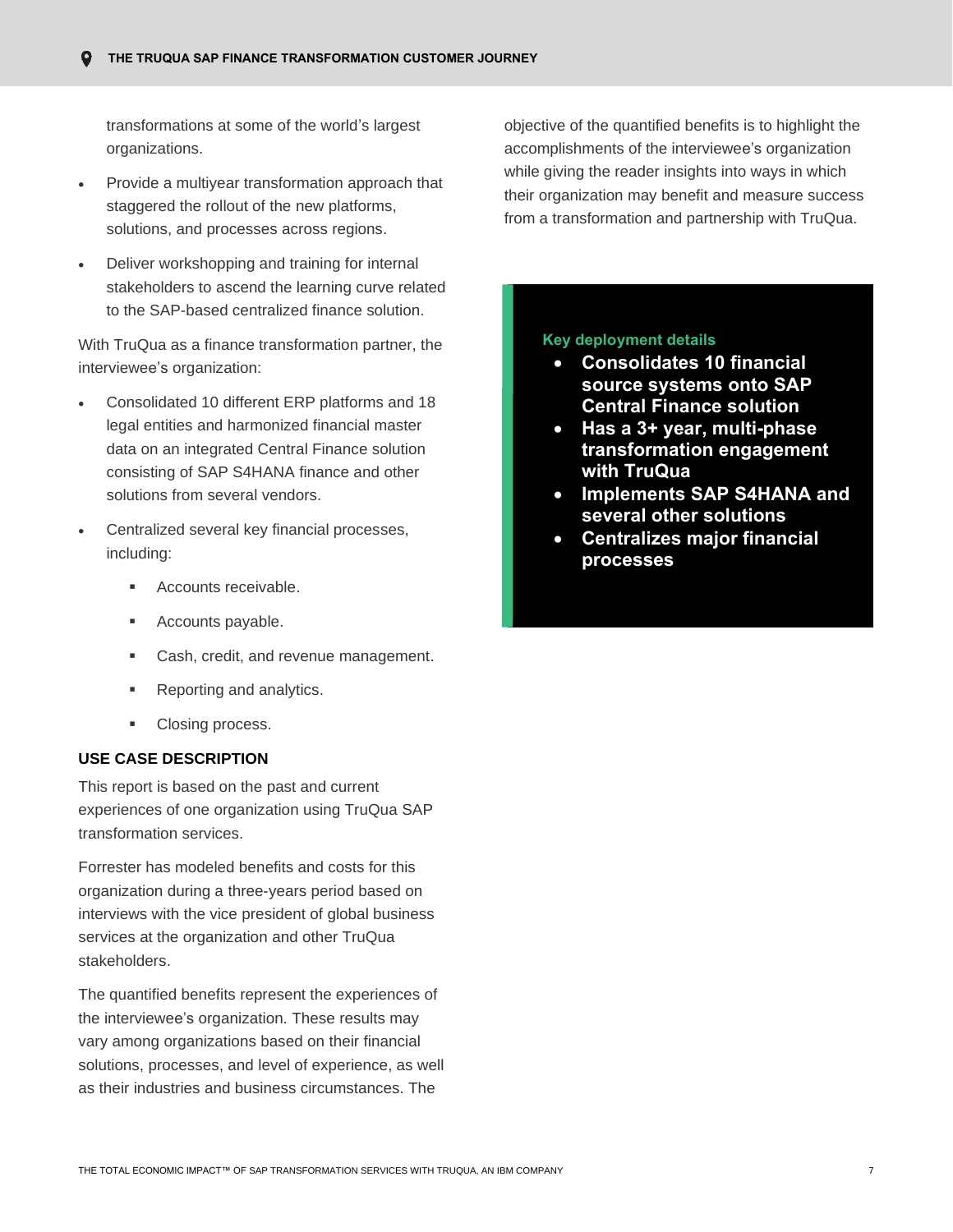## **Analysis Of Benefits**

Quantified benefit data

|            | <b>Total Benefits</b>                                                                                    |             |             |                   |              |                      |  |  |  |  |  |
|------------|----------------------------------------------------------------------------------------------------------|-------------|-------------|-------------------|--------------|----------------------|--|--|--|--|--|
| Ref.       | <b>Benefit</b>                                                                                           | Year 1      | Year 2      | Year <sub>3</sub> | Total        | <b>Present Value</b> |  |  |  |  |  |
| Atr        | Accelerated path to central<br>finance (avoided internal<br>implementation effort)                       | \$4,431,926 | \$3,031,746 | \$1,576,062       | \$9,039,733  | \$7,718,717          |  |  |  |  |  |
| <b>Btr</b> | Business benefits from<br>Central Finance (accelerated<br>revenue from faster<br>acquisition onboarding) | \$1,402,500 | \$1,402,500 | \$1,402,500       | \$4,207,500  | \$3,487,810          |  |  |  |  |  |
| Ctr        | End-user productivity benefits                                                                           | \$1,599,750 | \$1,599,750 | \$1,599,750       | \$4,799,250  | \$3,978,341          |  |  |  |  |  |
| Dtr        | Direct cost avoidance                                                                                    | \$1,249,500 | \$867,000   | \$484,500         | \$2,601,000  | \$2,216,450          |  |  |  |  |  |
|            | Total benefits (risk-adjusted)                                                                           | \$8,683,676 | \$6,900,996 | \$5,062,812       | \$20,647,483 | \$17,401,318         |  |  |  |  |  |

### **ACCELERATED PATH TO CENTRAL FINANCE (AVOIDED INTERNAL IMPLEMENTATION EFFORT)**

**Evidence and data.** By selecting TruQua as a partner in its SAP Central Finance journey, the interviewee's organization aimed to be as efficient as possible when undergoing a business-critical transformation such as centralized finance. Leveraging its partnership with TruQua allowed their company to avoid the momentous amount of personnel effort, hires, training, reskilling, and probable rework that would've been required if the effort was led internally. The interviewee said that even if personnel resources were made available, their organization simply could not replicate the cadence, speed, and impact with which they realized benefits without the expertise of TruQua.

The interviewee noted that without TruQua, the more than 100 FTE stakeholders in their organization's finance transformation would need to take on a much larger role in the endeavor, which would take them away from their other responsibilities. With a TruQua partnership, many of these resources are relegated to minimal or

oversight roles only, which saves significant personnel capacity.

- At a baseline, the interviewee's organization lacked the SAP-related skills, process-related skills, and technical skills to lead the transformation and implementation of SAP S4HANA internally, and it would have required many FTE resources to complete several thousands of hours of training collectively. The interviewee said: "We needed to upgrade our skills internally. We didn't have skills around SAP S4HANA or Central Finance. Instead of training our resources, we gained speed and efficiency by bringing in TruQua's already-trained resources."
- According to the interviewee, TruQua's subject matter experts are readily available for any situation that may present itself during the course of the transformation. The interviewee said: "[TruQua's experts] have spent their time. They've learned on their dime. And now we're effectively getting them onto our project at full speed. At one point, we needed expertise related to our VIM (vendor invoice management)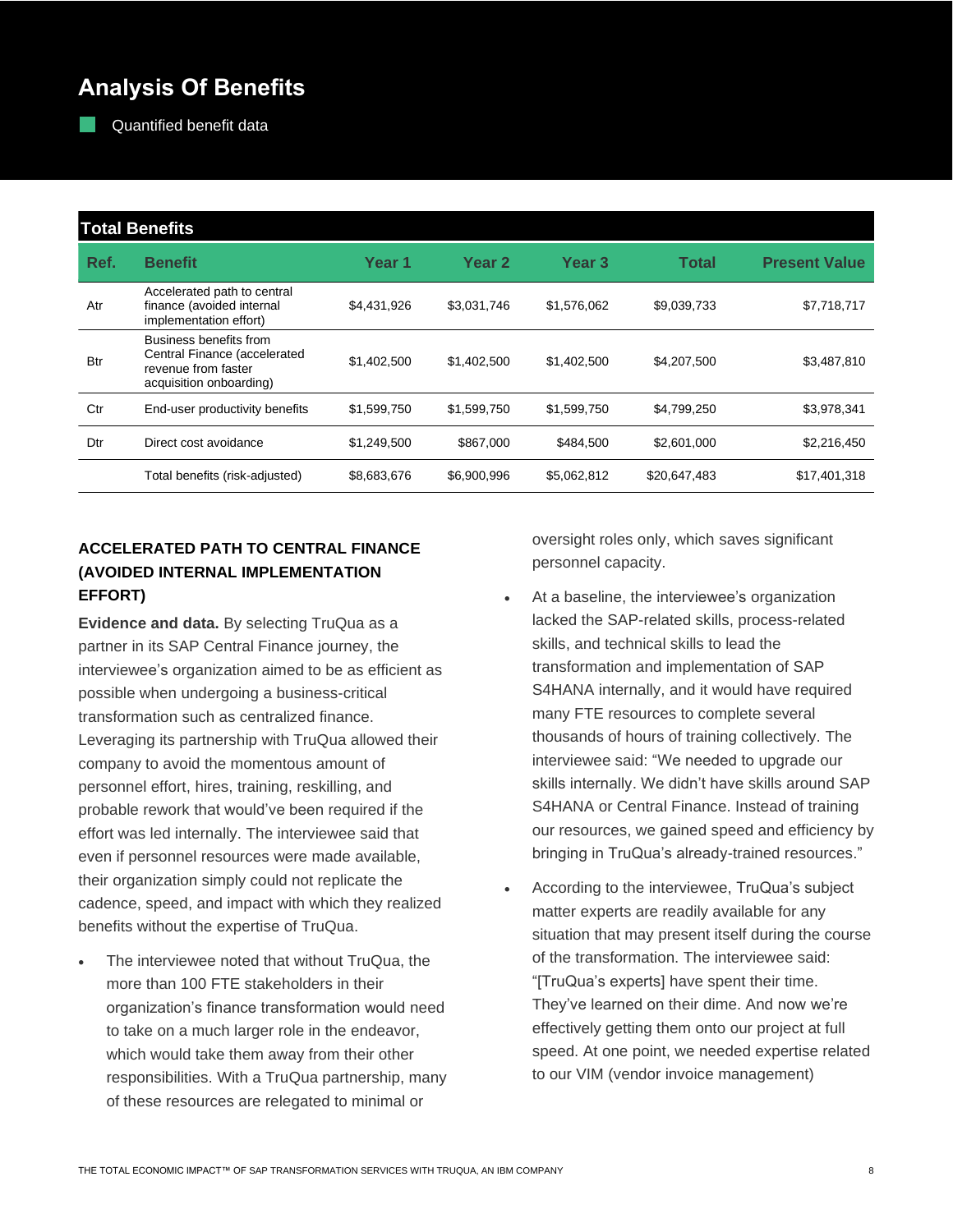solution. TruQua had an expert for us in under two weeks."

**Modeling and assumptions.** For the representative financial model, Forrester makes the following assumptions:

- Between 50 and 150 internal FTE resource are required on tasks related to the Central Finance transformation in a given year. Without a partnership with TruQua, these stakeholders would be required to spend 35% of their working hours on transformation-related tasks.
- With a TruQua partnership, these FTE resources avoid 85% to 95% of this would-be effort and they are relegated to minor involvement or oversight only.
- 40% of the FTE resources involved in the transformation require nearly 100 hours of training in Year 1, and this decreases each year as more FTE resources gain the skills required to participate in the required transformation tasks. The organization avoids this deliberate reskilling effort with a TruQua partnership.
- The average annual salary and hourly rate for the FTE resources in these calculations is \$110,000 and \$53, respectively.

**Risks.** This benefit will vary among organizations based on:

- The organization's technical starting point in its SAP Central Finance journey as it relates to the technical complexity of the transformation.
- The organization's industry and operating regions as they relate to project cadence and local requirements.
- The skill level and capacity of the FTE resources participating in the transformation efforts.

**Results.** To account for these risks, Forrester adjusted this benefit downward by 15%, yielding a three-year, risk-adjusted total PV (discounted at 10%) of \$7.7 million.

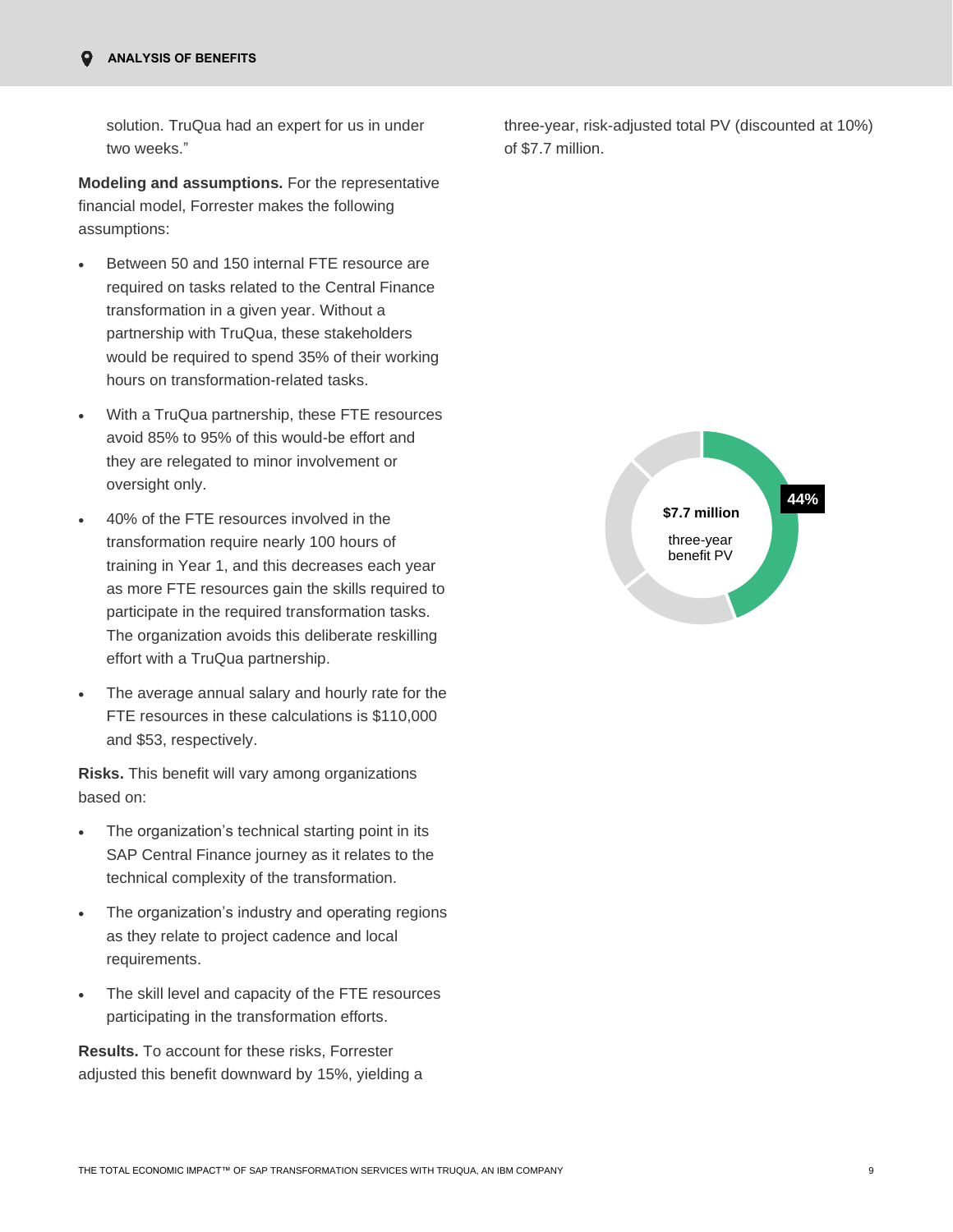|                 | Accelerated Path To Central Finance (Avoided Internal Implementation Effort)                       |                  |             |                                       |                   |  |  |  |  |
|-----------------|----------------------------------------------------------------------------------------------------|------------------|-------------|---------------------------------------|-------------------|--|--|--|--|
| Ref.            | <b>Metric</b>                                                                                      | <b>Source</b>    | Year 1      | Year <sub>2</sub>                     | Year <sub>3</sub> |  |  |  |  |
| A <sub>1</sub>  | Internal FTEs required to undergo finance<br>transformation                                        | Interview        | 150         | 100                                   | 50                |  |  |  |  |
| A2              | Percent of time spent on finance<br>transformation                                                 | Assumption       | 35%         | 35%                                   | 35%               |  |  |  |  |
| A <sub>3</sub>  | Blended average annual salary                                                                      | Assumption       | \$110,000   | \$110,000                             | \$110,000         |  |  |  |  |
| A4              | Cost of internal FTE resources                                                                     | $A1^*A2^*A3$     | \$5,775,000 | \$3,850,000                           | \$1,925,000       |  |  |  |  |
| A <sub>5</sub>  | Average avoided effort (per FTE) with<br>TruQua partnership                                        | Interview        | 85%         | 90%                                   | 95%               |  |  |  |  |
| A <sub>6</sub>  | Subtotal: Avoided internal FTE resource<br>costs                                                   | $A4*A5$          | \$4,908,750 | \$3,465,000                           | \$1,828,750       |  |  |  |  |
| A7              | Percent of FTE resources required to train<br>or reskill for transformation                        | Assumption       | 40%         | 20%                                   | 10%               |  |  |  |  |
| A <sub>8</sub>  | Average time of training required for<br>certification (hours)                                     | Interview        | 96          | 96                                    | 96                |  |  |  |  |
| A <sub>9</sub>  | Blended average hourly rate (rounded)                                                              | Assumption       | \$53        | \$53                                  | \$53              |  |  |  |  |
| A <sub>10</sub> | Subtotal: Avoided internal FTE training<br>costs                                                   | A1*A7*A8*A9      | \$305,280   | \$101,760                             | \$25,440          |  |  |  |  |
| At              | Accelerated path to central finance<br>(avoided internal implementation effort)                    | A6+A10           | \$5,214,030 | \$3,566,760                           | \$1,854,190       |  |  |  |  |
|                 | Risk adjustment                                                                                    | $\downarrow$ 15% |             |                                       |                   |  |  |  |  |
| Atr             | Accelerated path to central finance<br>(avoided internal implementation effort)<br>(risk-adjusted) |                  | \$4,431,926 | \$3,031,746                           | \$1,576,062       |  |  |  |  |
|                 | Three-year total: \$9,039,733                                                                      |                  |             | Three-year present value: \$7,718,717 |                   |  |  |  |  |

### **BUSINESS BENEFITS FROM CENTRAL FINANCE (ACCELERATED REVENUE FROM FASTER ACQUISITION ONBOARDING)**

**Evidence and data.** While the business benefits of central finance may be measured differently among organizations based on their industry or other specifics, improvements to financial processes at the core are key to these benefits however they're measured. The organization's interviewee reported the following efficiencies resulting from financial process improvements accelerated by the partnership with TruQua:

Real-time visibility into financial information. Previously, reports were generated manually. These reports often required two plus weeks of lead time, resulting in decision-making based on stale data.

- Improvements to the close cycle by five days. The organization's cycle went from an average of 22 days to 17 days.
- An estimated 50% increase in reporting speed on potential and recent acquisitions.

Working with TruQua accelerated these and other efficiencies for the interviewee's company. The interviewee said: "One of the real benefits on the finance side is how quickly we can integrate a company and look to realize some of those cost measures we put into our models when we look to buy these companies. We're able to quickly integrate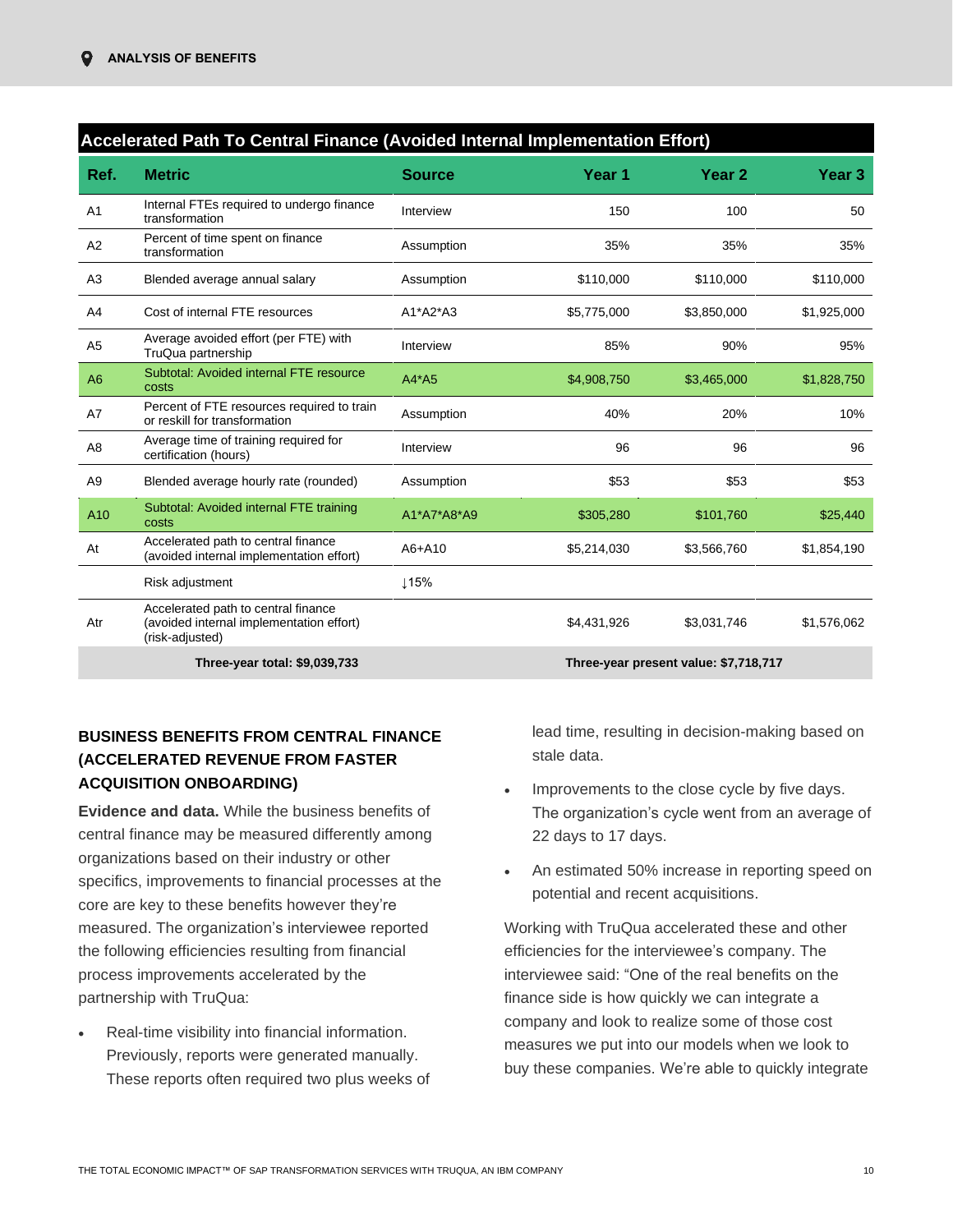those financials and get them to our key decisionmakers and stakeholders, which is critical."

The interviewee's organization is now able to financially integrate acquisitions an average of one month faster, yielding faster revenue recognition and fewer delays due to process inefficiencies.

**Modeling and assumptions.** For the financial model, Forrester makes the following assumptions:

- The organization acquires one organization worth \$20 million per year. This is based on the organization's recent acquisitions.
- The organization sees a 33% improvement in onboarding duration for acquired organizations, yielding more than \$1.5 million in additional recognized revenue.

**Risks.** The benefit of process and visibility improvements from central finance will vary among organizations based the specifics of the organization's business and its measured key

performance indicators. For the interviewed company, this benefit is measured in terms of revenue recognition from acquired organizations. However, this business impact may take other forms based on how the organization measures it.

**Results.** To account for these variances, Forrester adjusted this benefit downward by 15%, yielding a three-year, risk-adjusted total PV of nearly \$3.5 million.



## **Business Benefits From Central Finance (Accelerated Revenue From Faster Acquisition**

| Onboarding)    |                                                                                                                       |               |             |                                       |             |  |
|----------------|-----------------------------------------------------------------------------------------------------------------------|---------------|-------------|---------------------------------------|-------------|--|
| Ref.           | <b>Metric</b>                                                                                                         | <b>Source</b> | Year 1      | Year <sub>2</sub>                     | Year 3      |  |
| <b>B1</b>      | Annual acquisitions                                                                                                   | Interview     | 1           |                                       |             |  |
| <b>B2</b>      | Time to onboard newly acquired<br>company/entity prior to transformation<br>(months)                                  | Interview     | 3           | 3                                     | 3           |  |
| B <sub>3</sub> | Improvement in onboarding time post-<br>transformation attributable to TruQua-led<br>transformation                   | Interview     | 33%         | 33%                                   | 33%         |  |
| <b>B4</b>      | Average monthly revenue from newly<br>acquired company (rounded)                                                      | Interview     | \$1,666,667 | \$1,666,667                           | \$1,666,667 |  |
| <b>Bt</b>      | Business benefits from central finance<br>(accelerated revenue from faster<br>acquisition onboarding)                 | B1*B2*B3*B4   | \$1,650,000 | \$1,650,000                           | \$1,650,000 |  |
|                | Risk adjustment                                                                                                       | ↓15%          |             |                                       |             |  |
| <b>Btr</b>     | Business benefits from central finance<br>(accelerated revenue from faster<br>acquisition onboarding) (risk-adjusted) |               | \$1,402,500 | \$1,402,500                           | \$1,402,500 |  |
|                | Three-year total: \$4,207,500                                                                                         |               |             | Three-year present value: \$3,487,810 |             |  |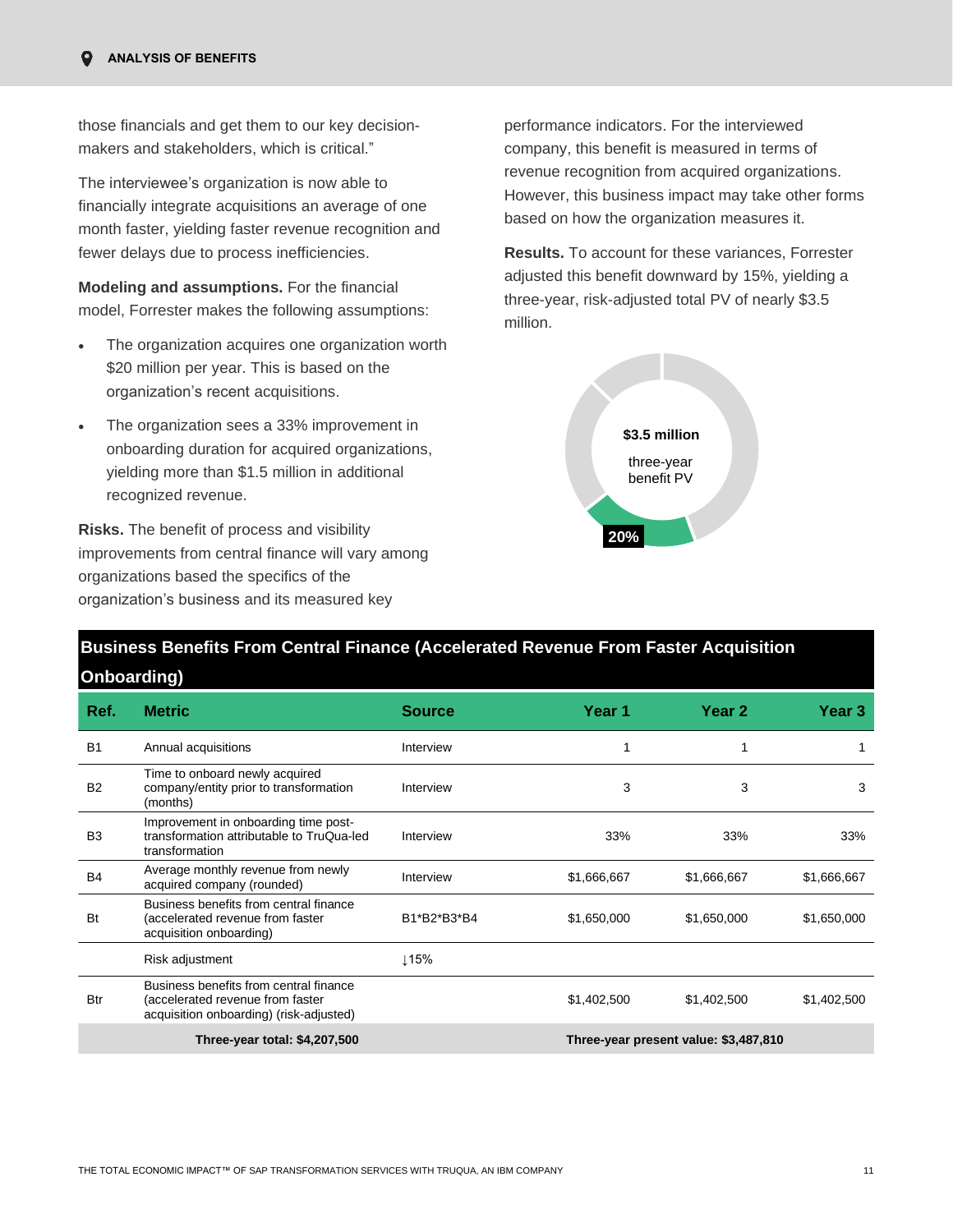### **END-USER PRODUCTIVITY BENEFITS**

**Evidence and data.** Prior to conducting a TruQualed central finance transformation, finance, purchasing, and other staff members across the interviewee's organization struggled to maintain efficiency in their day-to-day responsibilities as a result of disjointed financial information. Accounting staff spent inordinate percentages of their working time searching for and compiling data that decisionmakers needed, leading to a waterfall of delays in decision-making processes throughout the finance organization. The interviewee said: "When we used to need to put [manual finance reports] together, we would have FP&A (financial planning and analysis) staff working on forecasting, all while waiting on accounting to give them the actuals [as accounting staff were] waiting for the operations people to tell them what was in backlog [and as the operations people] were waiting for salespeople to go book their deals."

Leveraging TruQua as a partner to central finance, the interviewee's organization accelerated the timeframe with which staff at every level of the finance organization gained access to real-time visibility into key financial data, creating efficiencies at several job titles.

- Purchasing staff achieved efficiencies from having a real-time, more complete view of their organization's vendors and days of outstanding payables. The interviewee said: "[For our purchasing team,] there are major benefits just from [having] the ability to view of all our suppliers globally at once and not [having] to manually run reports on all our different systems. They're able to look at one system and call out the vendors they are referred to and see what's outstanding instantly."
- Accounting staff gained an estimated 60% efficiency in invoice processing tasks.

• Finance personnel gained an estimated 20% efficiency from an overall reduction in close-cycle tasks.

The interviewee said: "We now have five different teams that are all working to use the same [financial data] for analysis and [decision-making] for the coming month, coming quarter, and beyond. This was once a very arduous effort, but it is no longer because all of the data is flowing into a single system. That's the core of the value we got out of this project with TruQua and [its] background working with clients like us and working with Fortune 500 companies."

**Modeling and assumptions.** For the financial model, Forrester makes the following assumptions:

- 80 general finance FTE resources benefit from the efficiency gains of central finance.
- 45 purchasing staff FTEs are impacted by the efficiency gains of central finance, specifically through improved visibility.
- The organization increases its finance staff efficiency by 22%.
- The organization increases its purchasing staff efficiency by 60%.
- TruQua's work with the organization accelerates this benefit by 50%.
- The blended average annual salary of a finance staff member is \$90,000 for finance personnel.
- The blended average annual salary of purchasing personnel is \$73,000.

Finance staff productivity increase

## **More than 20%**

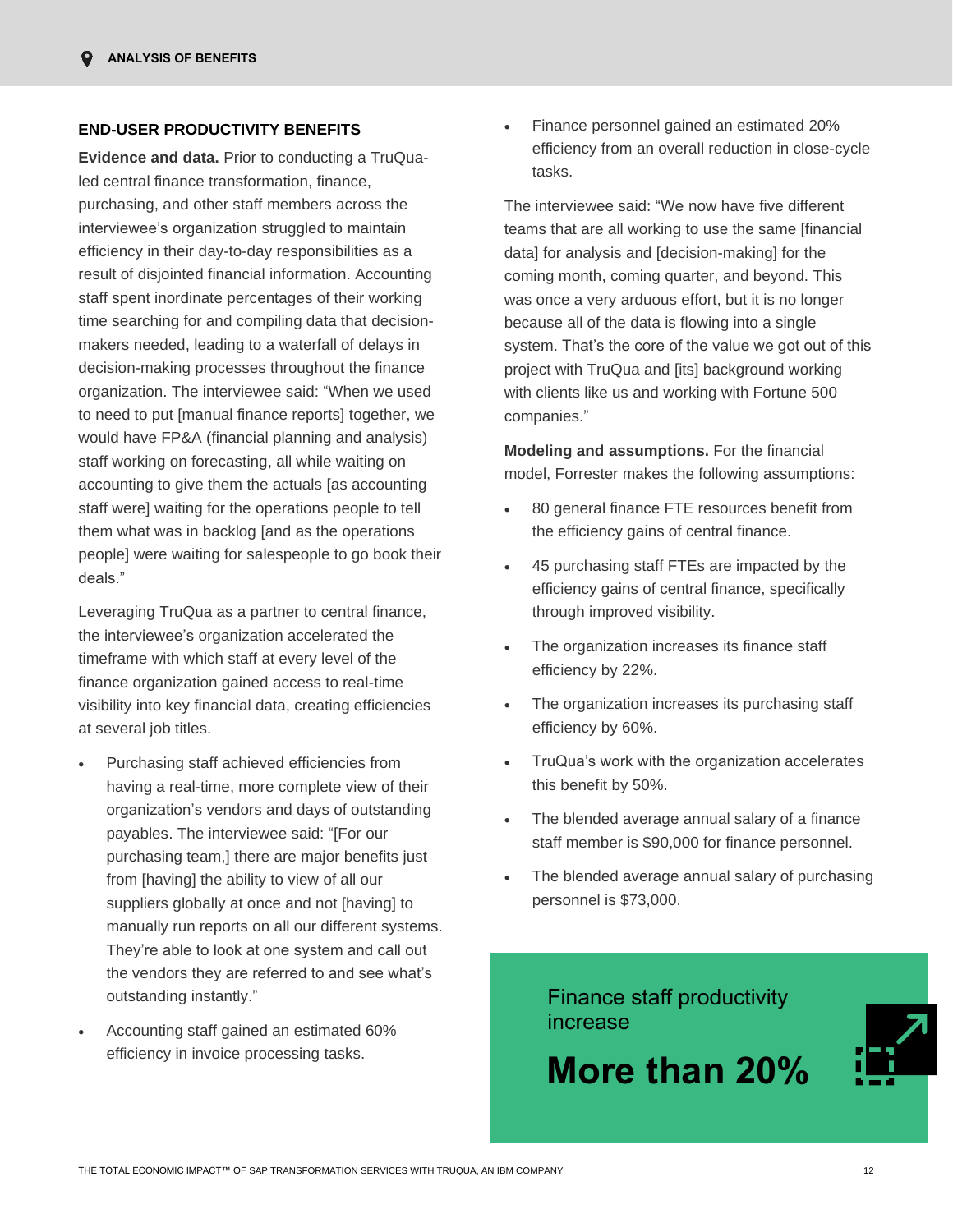**Risks.** This benefit will vary among organizations based on:

- The roles and responsibilities of impacted finance, purchasing, and other affected staff.
- An organization's starting point in their central finance journey as it relates to the level of impact on personnel.
- The skill and capacity of the organization's affected personnel.

**Results.** To account for these variances, Forrester adjusted this benefit downward by 10%, yielding a three-year, risk-adjusted total PV of \$4 million.



|                 | <b>End-User Productivity Benefits</b>                                     |               |                   |                                       |             |  |  |  |
|-----------------|---------------------------------------------------------------------------|---------------|-------------------|---------------------------------------|-------------|--|--|--|
| Ref.            | <b>Metric</b>                                                             | <b>Source</b> | Year <sub>1</sub> | Year <sub>2</sub>                     | Year 3      |  |  |  |
| C <sub>1</sub>  | Affected global finance FTEs                                              | Interview     | 80                | 80                                    | 80          |  |  |  |
| C <sub>2</sub>  | Increased effectiveness with TruQua-led<br>central finance transformation | Interview     | 22%               | 22%                                   | 22%         |  |  |  |
| C <sub>3</sub>  | Average finance FTE annual salary                                         | Assumption    | \$90,000          | \$90,000                              | \$90,000    |  |  |  |
| C <sub>4</sub>  | Attribution to acceleration of benefits by<br>TruQua                      | Assumption    | 50%               | 50%                                   | 50%         |  |  |  |
| C <sub>5</sub>  | Subtotal: Finance FTE productivity<br>improvement                         | C1*C2*C3*C4   | \$792,000         | \$792,000                             | \$792,000   |  |  |  |
| C <sub>6</sub>  | Affected purchasing team FTEs                                             | Interview     | 45                | 45                                    | 45          |  |  |  |
| C7              | Increased effectiveness with centralized<br>visibility                    | Interview     | 60%               | 60%                                   | 60%         |  |  |  |
| C <sub>8</sub>  | Attribution to acceleration of benefits by<br>TruQua                      | Assumption    | 50%               | 50%                                   | 50%         |  |  |  |
| C <sub>9</sub>  | Average purchasing FTE annual salary                                      | Assumption    | \$73,000          | \$73,000                              | \$73,000    |  |  |  |
| C <sub>10</sub> | Subtotal: Purchasing team productivity<br>improvement                     | C6*C7*C8*C9   | \$985,500         | \$985,500                             | \$985,500   |  |  |  |
| Ct              | End-user productivity benefits                                            | $C5+C10$      | \$1,777,500       | \$1,777,500                           | \$1,777,500 |  |  |  |
|                 | Risk adjustment                                                           | 10%           |                   |                                       |             |  |  |  |
| Ctr             | End-user productivity benefits (risk-<br>adjusted)                        |               | \$1,599,750       | \$1,599,750                           | \$1,599,750 |  |  |  |
|                 | Three-year total: \$4,799,250                                             |               |                   | Three-year present value: \$3,978,341 |             |  |  |  |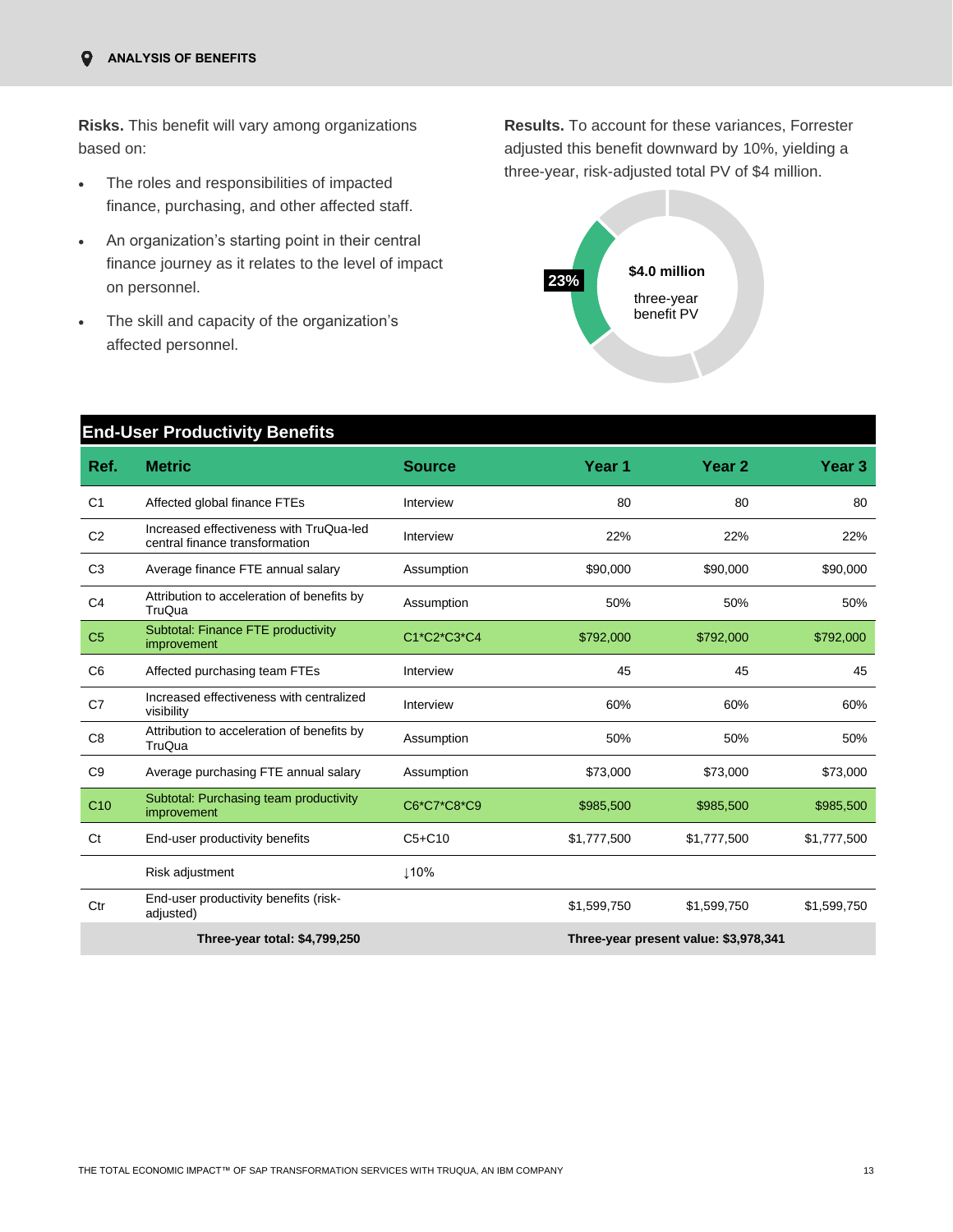### **DIRECT COST AVOIDANCE**

**Evidence and data.** The interviewee said partnering with TruQua led to direct cost savings attributable to the efficiencies gain by central finance.

- The interviewee said their organization avoided paying several categories of third-party vendor or contractor costs by freeing up capacity for staff. Specifically, contractors were no longer necessary for invoice processing, while improvements to finance and supply chain visibility reduced the necessary spend for shipping and logistics consulting.
- By working with TruQua to accelerate its central finance transformation, the interviewee's organization can retire legacy platforms faster, which helps it avoid license costs, infrastructure costs, maintenance costs, and overall platform risk.

## **"Part of the benefit of moving to [TruQua] is we're able to avoid the risks created by being on legacy platforms."**

*Vice president of global business services, photonic innovation*

**Modeling and assumptions.** For the financial model, Forrester makes the following assumptions:

- The organization avoids engaging two third-party contractors and/or consultants per year due to improved visibility within finance and the associated staff capacity improvements. These engagements cost an average of \$60,000 per engagement.
- The organization avoids paying \$600,000 per year for three legacy platform upgrades

(infrastructure and hosting costs) from finance centralization on SAP S4HANA. Seventy-five percent of this cost avoidance is attributed to acceleration of the centralization project by TruQua. This attribution decreases in each subsequent year.

**"In times when we have an excess number of accounts payable runs or we have additional workload through an integration, we no longer need to look to getting third parties to come in and help support."**

*Vice president of global business services, photonic innovation*

**Risks.** This benefit will vary among organizations based on:

- The organization's technical starting point in its SAP Central Finance journey as it relates to potentially avoidable legacy costs.
- The organization's frequency of use and level of spend with contractors or third-party consultants.
- The skill and capacity of the organization's IT staff contributing to legacy solution and infrastructure retirement.

**Results.** To account for these risks, Forrester adjusted this benefit downward by 15%, yielding a three-year, risk-adjusted total PV of \$2.2 million.

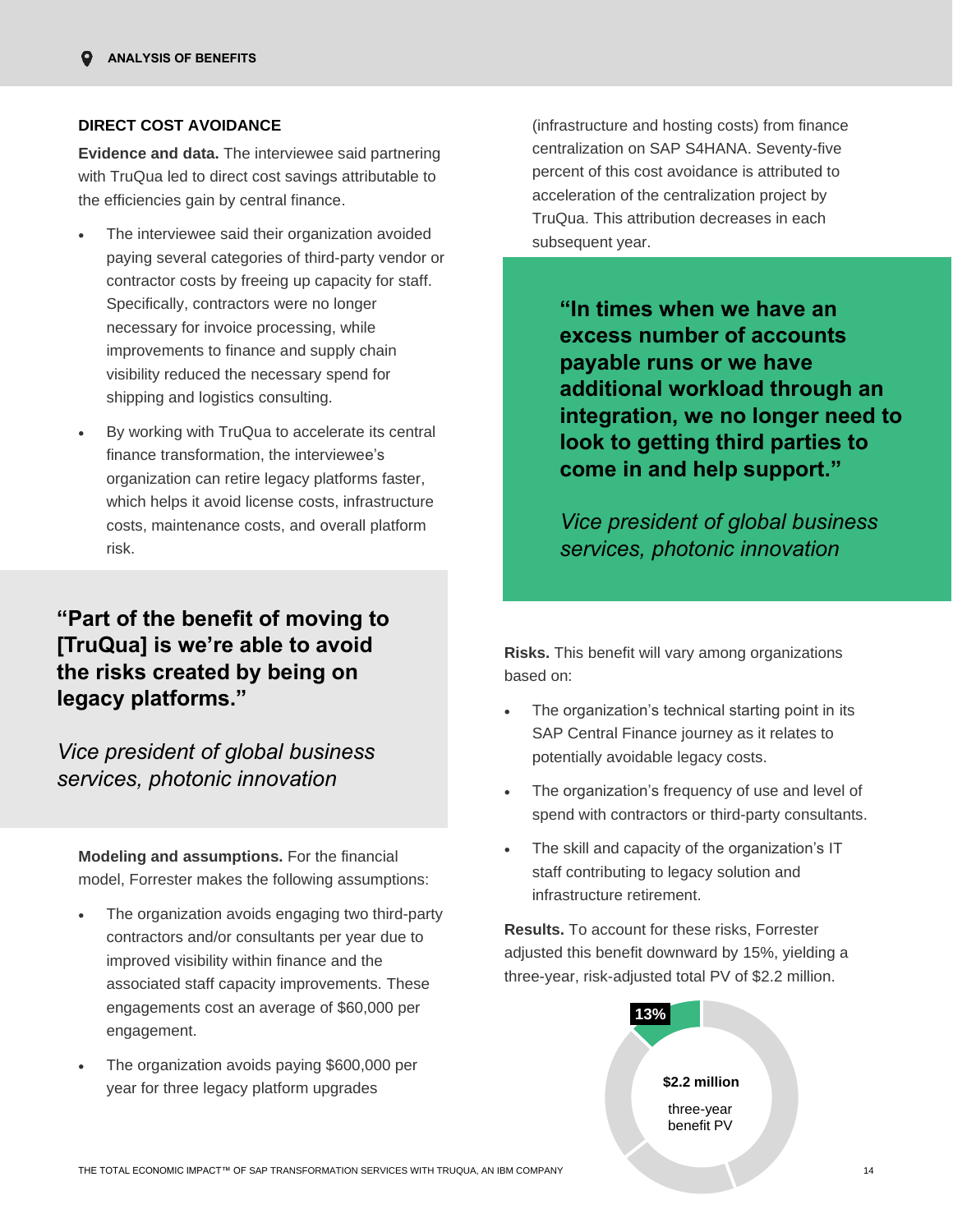|                | <b>Direct Cost Avoidance</b>                                                       |               |                |                                       |           |  |  |  |  |
|----------------|------------------------------------------------------------------------------------|---------------|----------------|---------------------------------------|-----------|--|--|--|--|
| Ref.           | <b>Metric</b>                                                                      | <b>Source</b> | Year 1         | Year 2                                | Year 3    |  |  |  |  |
| D <sub>1</sub> | Avoided annual third-party engagements                                             | Interview     | $\overline{2}$ | $\overline{2}$                        | 2         |  |  |  |  |
| D <sub>2</sub> | Average cost per engagement                                                        | Assumption    | \$60,000       | \$60,000                              | \$60,000  |  |  |  |  |
| D <sub>3</sub> | Subtotal: Avoided third-party partner fees                                         | $D1^{\ast}D2$ | \$120,000      | \$120,000                             | \$120,000 |  |  |  |  |
| D <sub>4</sub> | Annual number of required system<br>upgrades on legacy platforms                   | Interviews    | 3              | 3                                     | 3         |  |  |  |  |
| D <sub>5</sub> | Average cost per upgrade                                                           | Assumption    | \$600,000      | \$600,000                             | \$600,000 |  |  |  |  |
| D <sub>6</sub> | Percent of retired spend attributable to<br>accelerated transformation with TruQua | Assumption    | 75%            | 50%                                   | 25%       |  |  |  |  |
| D <sub>7</sub> | Subtotal: Avoided system upgrade costs                                             | $D4^{\ast}D5$ | \$1,350,000    | \$900,000                             | \$450,000 |  |  |  |  |
| Dt             | Direct cost avoidance                                                              | $D3+D7$       | \$1,470,000    | \$1,020,000                           | \$570,000 |  |  |  |  |
|                | Risk adjustment                                                                    | ⊥15%          |                |                                       |           |  |  |  |  |
| Dtr            | Direct cost avoidance (risk-adjusted)                                              |               | \$1,249,500    | \$867,000                             | \$484.500 |  |  |  |  |
|                | Three-year total: \$2,601,000                                                      |               |                | Three-year present value: \$2,216,450 |           |  |  |  |  |

### **UNQUANTIFIED BENEFITS**

Additional benefits that the interviewee experienced but was not able to quantify include:

- **Making more informed business decisions with real-time visibility.** The value of central finance goes much further than the ways in which it's quantified for this study. The interviewee told Forrester that decisions at the executive level (which are greatly tied to business performance) are now informed in real time from central finance. The interviewee said: "At the end of the day, it's as simple as being able to view in pretty much anything in real time without having to go call everybody and say, 'Okay, give me a report,' which we won't see for another two weeks. We now have that real-time experience that effectively enables us for the [decisions] that result in business growth."
- **Having access to unparalleled expertise.** TruQua's personnel possess expertise resulting from decades of experience working through complex, multisolution transformations for large organizations as well as experience working at the top technology vendors themselves. The interviewee said: "In some cases, [TruQua's staff members] helped define the products and help build the products and create what they are today. So, when you effectively have the creators being put back into the field and helping with those implementations, the level of experience is unparalleled."
- **Increasing decision-making confidence by having a real-time view into key financial information.** By working with TruQua, the interviewee's company accelerated a transformation that led to a global single-pane-ofglass, real-time view into financial information across the organization. Decisions made on real-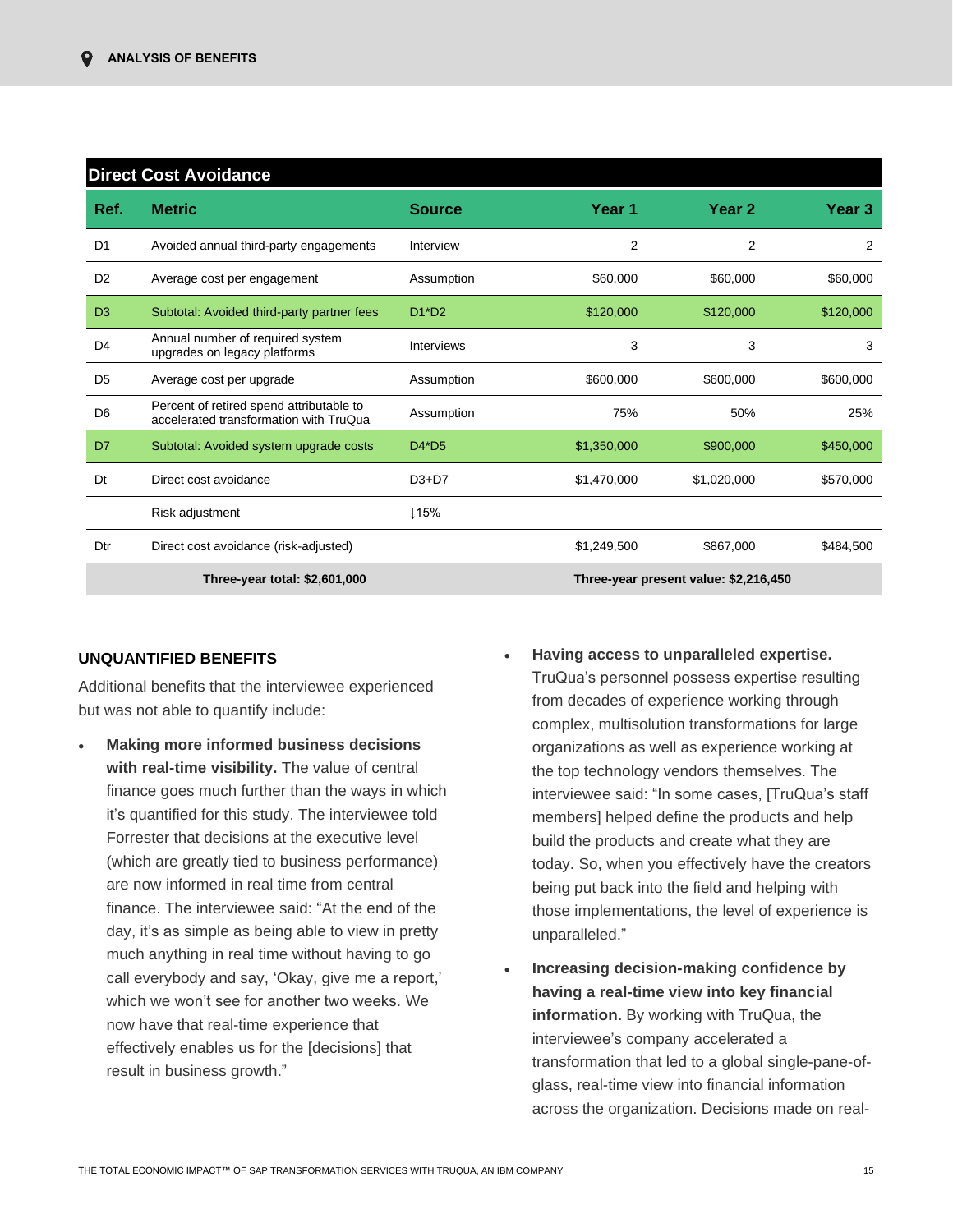time information instill confidence in decisionmakers at every level in the organization.

### **FLEXIBILITY**

The value of flexibility is unique to each customer. There are multiple scenarios in which a customer might work with TruQua to accelerate their organization's central finance journey and later realize additional benefits.

This includes compounding the value of decisionmaking based on real-time information. By working with TruQua to accelerate its SAP finance transformation, the interviewee's organization also accelerated its path to real-time visibility into key financial data. Over time, making decisions based on current, real-time data as opposed to data that is several weeks old may yield better decisions and therefore better business results in the long run.

Flexibility would also be quantified when evaluated as part of a specific project (described in more detail in [Appendix A\)](#page-22-0).

**"The improved accuracy of our financial data, the real-time visibility that we gain, and the ability to more quickly integrate acquired companies are our biggest benefits in the short term. But the long-term alignment these benefits have with our company's strategic goals position them for even more value in the future."**

*Vice president of global business services, photonic innovation*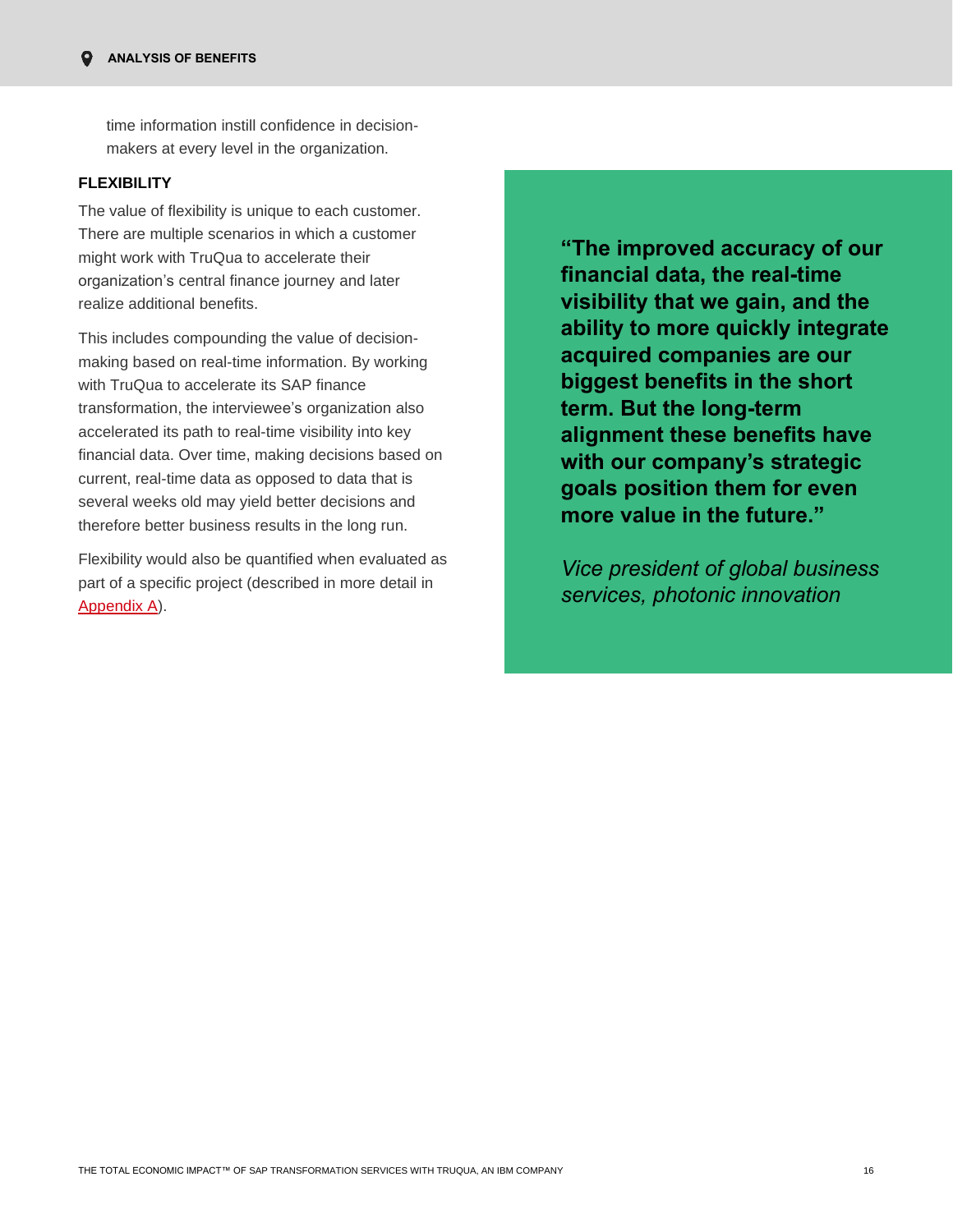## **Analysis Of Costs**

Quantified cost data

| <b>Total Costs</b> |                                         |                |             |             |             |             |                      |  |
|--------------------|-----------------------------------------|----------------|-------------|-------------|-------------|-------------|----------------------|--|
| Ref.               | Cost                                    | <b>Initial</b> | Year 1      | Year 2      | Year 3      | Total       | <b>Present Value</b> |  |
| Etr                | Fees paid to TruQua                     | \$3,150,000    | \$1,050,000 | \$1,050,000 | \$1,050,000 | \$6,300,000 | \$5,761,195          |  |
| Ftr                | Total internal<br>implementation effort | \$1,815,000    | \$907,500   | \$302.500   | \$0         | \$3,025,000 | \$2,890,000          |  |
|                    | Total costs (risk-<br>adjusted)         | \$4,965,000    | \$1,957,500 | \$1,352,500 | \$1,050,000 | \$9,325,000 | \$8,651,195          |  |

### **FEES PAID TO TRUQUA**

The interviewee's organization incurred costs for its ongoing partnership with TruQua, and Forrester confirmed these figures with TruQua. The pricing is specific to the interviewee's organization and based on its level of engagement with TruQua, the complexity of its legacy finance environment, and its current suite of platforms.

**Modeling and assumptions.** For the financial model, Forrester calculated pricing based on the following:

- The organization pays an initial \$3 million fee to TruQua to begin the transformation engagement.
- The organization pays an ongoing average yearly fee of \$1 million per year for each subsequent year.

**Risks.** This cost will vary significantly among organizations based on:

- The skill and availability of the organization's personnel resources to support or lead a central finance transformation.
- The organization's technical starting point in its SAP Central Finance journey as it relates to complexity and required TruQua involvement.

**Results.** To account for these variances, Forrester adjusted this cost upward by 5%, yielding a threeyear, risk-adjusted total PV (discounted at 10%) of \$5.8 million.

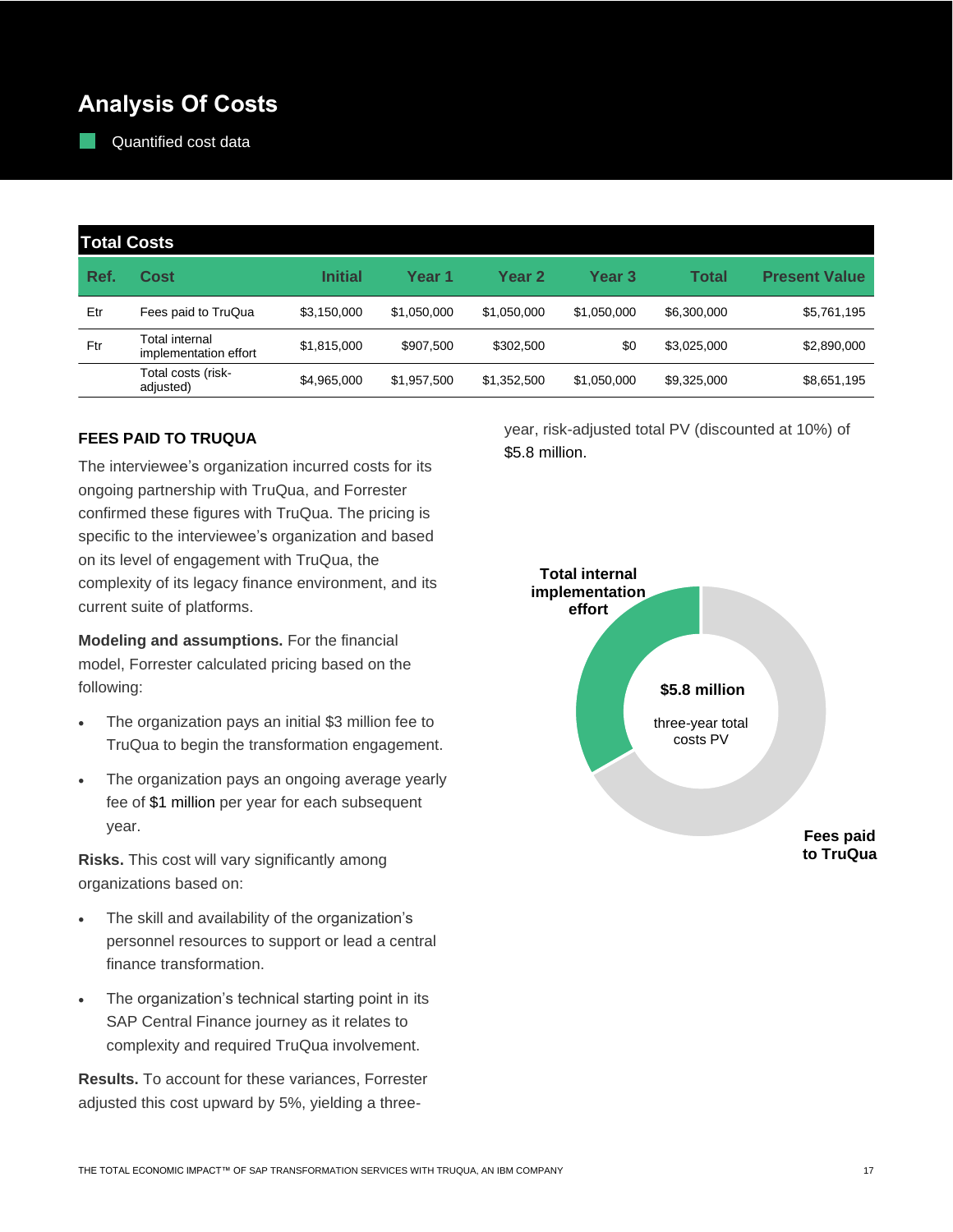|                               | <b>Fees Paid To TruQua</b>          |                |                |                                       |             |             |  |  |
|-------------------------------|-------------------------------------|----------------|----------------|---------------------------------------|-------------|-------------|--|--|
| Ref.                          | <b>Metric</b>                       | <b>Source</b>  | <b>Initial</b> | Year 1                                | Year 2      | Year 3      |  |  |
| E1                            | Engagement cost with TruQua         | Interview      | \$3,000,000    | \$1,000,000                           | \$1,000,000 | \$1,000,000 |  |  |
| Et                            | Fees paid to TruQua                 | E <sub>1</sub> | \$3,000,000    | \$1,000,000                           | \$1,000,000 | \$1,000,000 |  |  |
|                               | Risk adjustment                     | ↑5%            |                |                                       |             |             |  |  |
| Etr                           | Fees paid to TruQua (risk-adjusted) |                | \$3,150,000    | \$1,050,000                           | \$1,050,000 | \$1,050,000 |  |  |
| Three-year total: \$6,300,000 |                                     |                |                | Three-year present value: \$5,761,195 |             |             |  |  |

### **TOTAL INTERNAL IMPLEMENTATION EFFORT**

The interviewee detailed the level of personnel involvement required to support their organization's TruQua-led central finance transformation.

- The organization is 2.5 years into its transformation journey.
- The interviewee noted that at the project peak, nearly 200 internal personnel resources were involved to some degree. This is common with any major transformational effort. The level of effort varied among these personnel resources, with most only being minorly involved. The base project team consisted of 50 individuals.
- As the project progressed, fewer personnel resources were required to support the ongoing transformational efforts.

**Modeling and assumptions.** For the financial model, Forrester makes the following assumptions:

- The organization's initial effort includes 100 FTE resources spending an average of 15% of their working time on activities related to the central finance transformation.
- 75 FTEs are involved at 10% of their working time in Year 1, and 25 FTEs are involved at 5% of their total working time in Years 2 and 3.

• The blended average annual salary of personnel across all job titles and levels of seniority is \$110,000.

**Risks.** This cost will vary among organizations based on:

- The skill and availability of the organization's personnel resources to support or lead a central finance transformation.
- The complexity of the organization's transformation because it impacts the number of personnel resources required to work alongside TruQua.

**Results.** To account for these risks, Forrester adjusted this cost upward by 10%, yielding a threeyear, risk-adjusted total PV of \$2.9 million.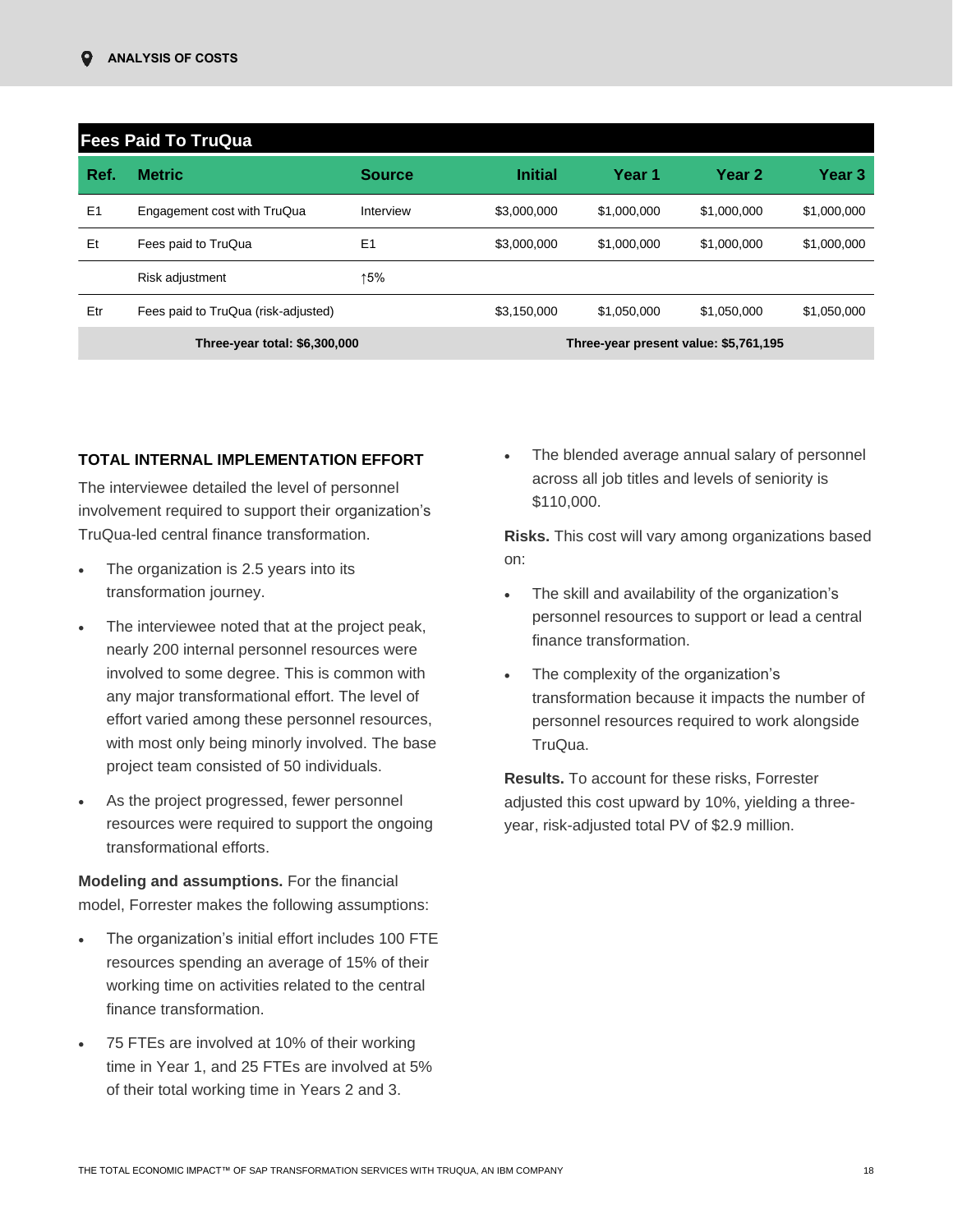|                               | <b>Total Internal Implementation Effort</b>              |               |                |                                       |           |           |  |  |  |
|-------------------------------|----------------------------------------------------------|---------------|----------------|---------------------------------------|-----------|-----------|--|--|--|
| Ref.                          | <b>Metric</b>                                            | <b>Source</b> | <b>Initial</b> | Year 1                                | Year 2    | Year 3    |  |  |  |
| F <sub>1</sub>                | Number of FTEs                                           | Interview     | 100            | 75                                    | 25        | 25        |  |  |  |
| F <sub>2</sub>                | <b>Blended FTE salary</b>                                | Assumption    | \$110,000      | \$110,000                             | \$110,000 | \$110,000 |  |  |  |
| F <sub>3</sub>                | Percentage of time spent on<br>implementation activities | Assumption    | 15%            | 10%                                   | 5%        | 5%        |  |  |  |
| Ft                            | Total internal implementation effort                     | F1*F2*F3      | \$1,650,000    | \$825,000                             | \$137,500 | \$137,500 |  |  |  |
|                               | Risk adjustment                                          | ↑10%          |                |                                       |           |           |  |  |  |
| Ftr                           | Total internal implementation effort<br>(risk-adjusted)  |               | \$1,815,000    | \$907,500                             | \$151,250 | \$151,250 |  |  |  |
| Three-year total: \$3,025,000 |                                                          |               |                | Three-year present value: \$2,878,636 |           |           |  |  |  |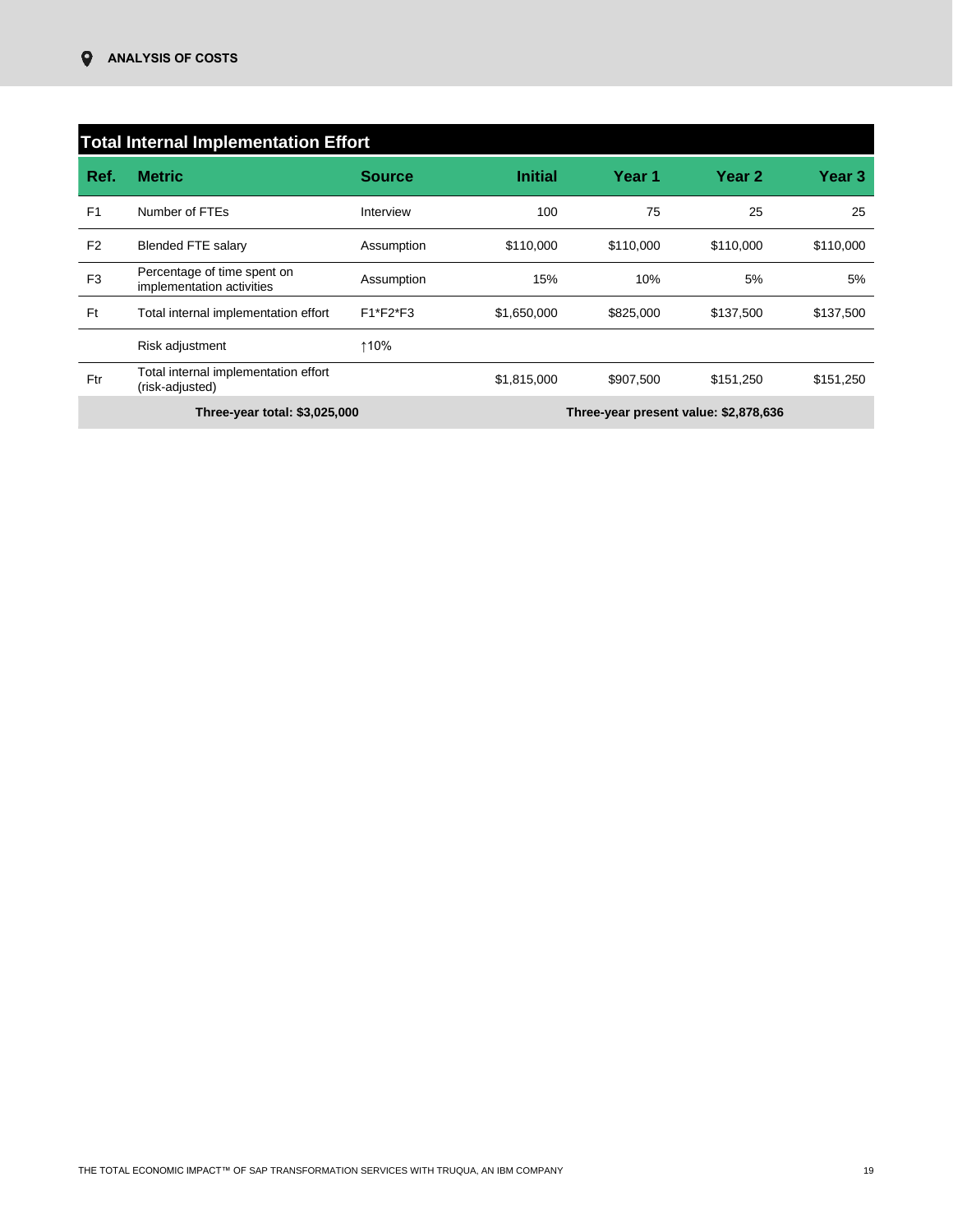## **Financial Summary**

### **CONSOLIDATED THREE-YEAR RISK-ADJUSTED METRICS**

### **Cash Flow Chart (Risk-Adjusted)**



## **Cash Flow Analysis (Risk-Adjusted Estimates)**

|                       | <b>Initial</b> | Year 1        | Year 2        | <b>Year 3</b> | Total         | <b>Present</b><br>Value |
|-----------------------|----------------|---------------|---------------|---------------|---------------|-------------------------|
| <b>Total costs</b>    | (\$4,965,000)  | (\$1,957,500) | (\$1,201,250) | (\$1,201,250) | (\$9,325,000) | (\$8,639,831)           |
| <b>Total benefits</b> | \$0            | \$8,683,676   | \$6,900,996   | \$5,062,812   | \$20,647,483  | \$17,401,318            |
| Net benefits          | (\$4,965,000)  | \$6,726,176   | \$5,699,746   | \$3,861,562   | \$11,322,483  | \$8,761,487             |
| <b>ROI</b>            |                |               |               |               |               | 101%                    |
| Payback               |                |               |               |               |               | 9.0 months              |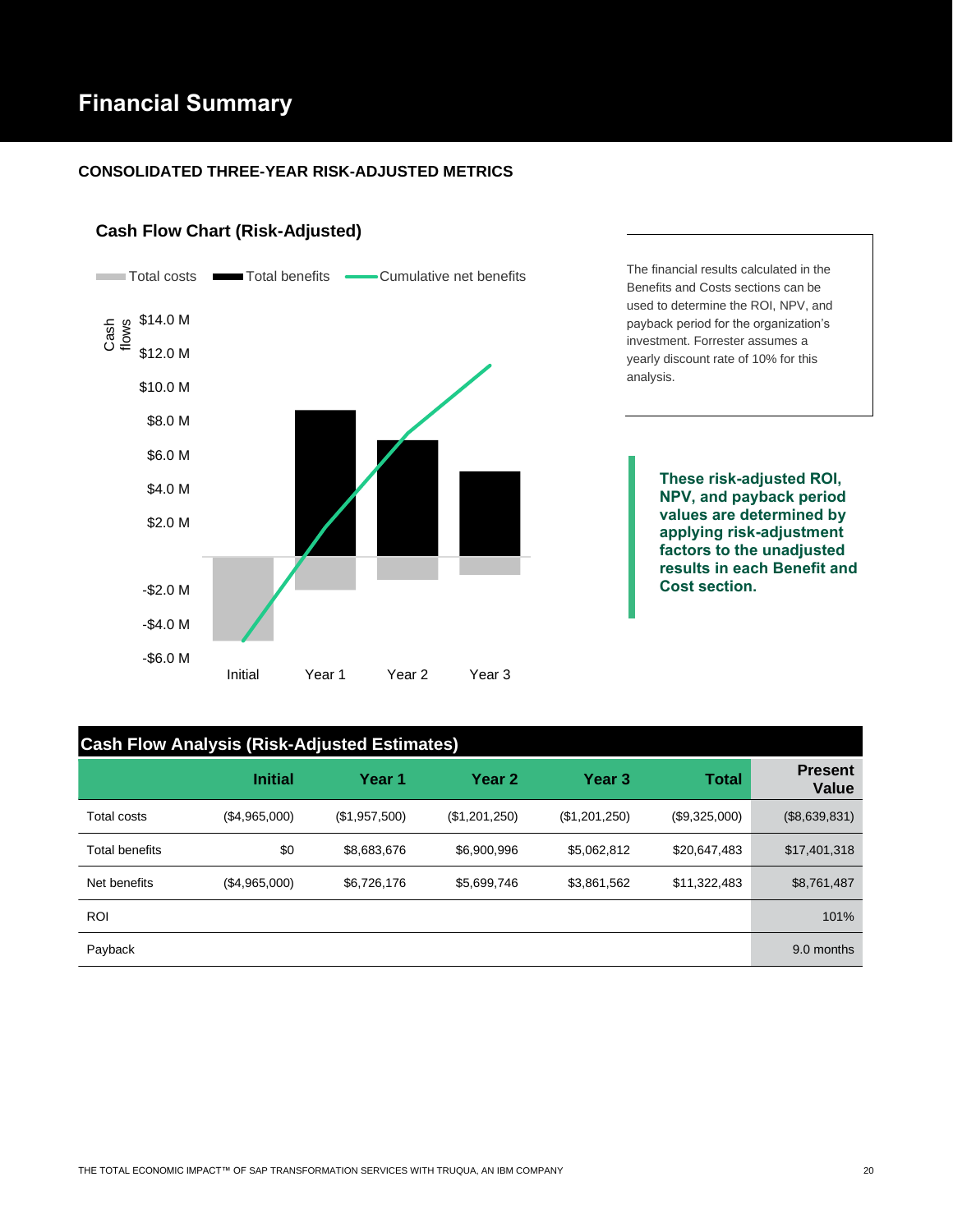## <span id="page-22-0"></span>**Appendix A: Total Economic Impact**

Total Economic Impact is a methodology developed by Forrester Research that enhances a company's technology decision-making processes and assists vendors in communicating the value proposition of their products and services to clients. The TEI methodology helps companies demonstrate, justify, and realize the tangible value of IT initiatives to both senior management and other key business stakeholders.

### **TOTAL ECONOMIC IMPACT APPROACH**

**Benefits** represent the value delivered to the business by the product. The TEI methodology places equal weight on the measure of benefits and the measure of costs, allowing for a full examination of the effect of the technology on the entire organization.

**Costs** consider all expenses necessary to deliver the proposed value, or benefits, of the product. The cost category within TEI captures incremental costs over the existing environment for ongoing costs associated with the solution.

**Flexibility** represents the strategic value that can be obtained for some future additional investment building on top of the initial investment already made. Having the ability to capture that benefit has a PV that can be estimated.

**Risks** measure the uncertainty of benefit and cost estimates given: 1) the likelihood that estimates will meet original projections and 2) the likelihood that estimates will be tracked over time. TEI risk factors are based on "triangular distribution."

The initial investment column contains costs incurred at "time 0" or at the beginning of Year 1 that are not discounted. All other cash flows are discounted using the discount rate at the end of the year. PV calculations are calculated for each total cost and benefit estimate. NPV calculations in the summary tables are the sum of the initial investment and the discounted cash flows in each year. Sums and present value calculations of the Total Benefits, Total Costs, and Cash Flow tables may not exactly add up, as some rounding may occur.

## $\blacksquare$

### **PRESENT VALUE (PV)**

The present or current value of (discounted) cost and benefit estimates given at an interest rate (the discount rate). The PV of costs and benefits feed into the total NPV of cash flows.

66ñ

### **NET PRESENT VALUE (NPV)**

The present or current value of (discounted) future net cash flows given an interest rate (the discount rate). A positive project NPV normally indicates that the investment should be made, unless other projects have higher NPVs.



### **RETURN ON INVESTMENT (ROI)**

A project's expected return in percentage terms. ROI is calculated by dividing net benefits (benefits less costs) by costs.



### **DISCOUNT RATE**

The interest rate used in cash flow analysis to take into account the time value of money. Organizations typically use discount rates between 8% and 16%.



### **PAYBACK PERIOD**

The breakeven point for an investment. This is the point in time at which net benefits (benefits minus costs) equal initial investment or cost.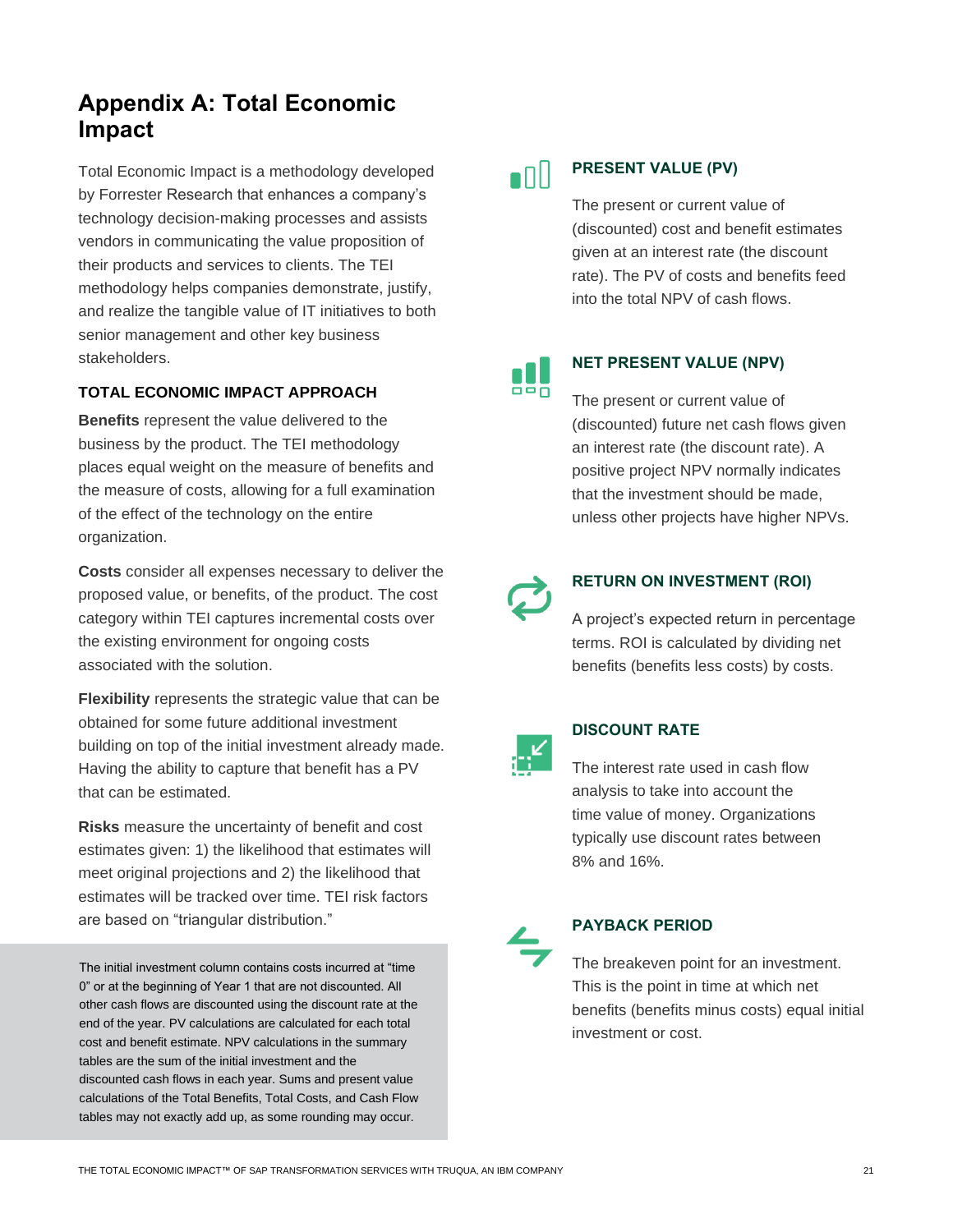## **Appendix B: Endnotes**

<sup>2</sup> Source: "Key Takeaways From Customer References During The Forrester Wave™ Evaluation Of Global SAP Services Providers," Forrester Research, Inc., July 7, 2020.

<sup>3</sup> Total Economic Impact is a methodology developed by Forrester Research that enhances a company's technology decision-making processes and assists vendors in communicating the value proposition of their products and services to clients. The TEI methodology helps companies demonstrate, justify, and realize the tangible value of IT initiatives to both senior management and other key business stakeholders.

<sup>1</sup> Source: "The Role Of Services Partners In Tech Stack Optimization," Forrester Research, Inc., August 2, 2021.